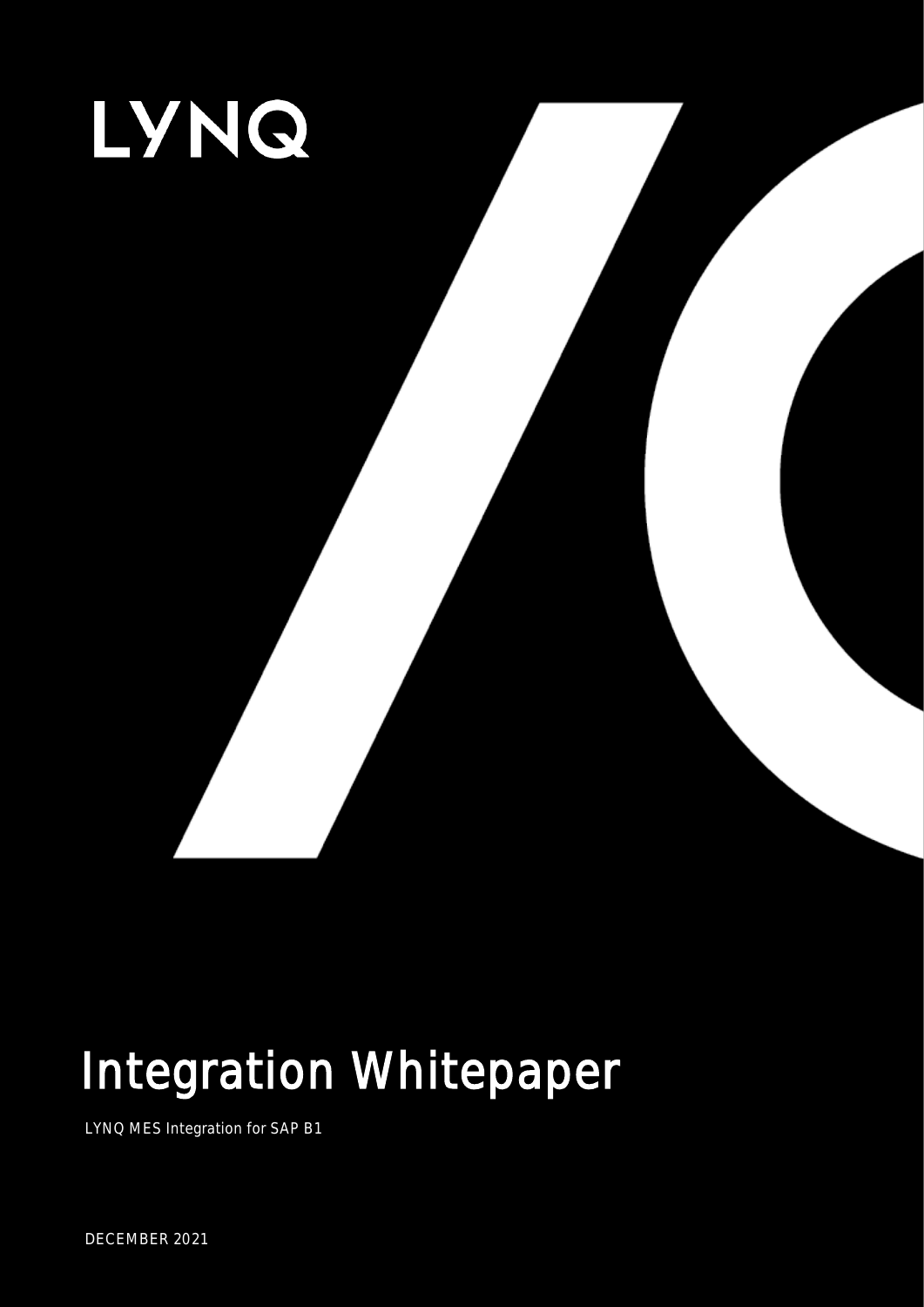# Contents

| . 17 |
|------|
|      |
|      |
|      |
|      |
|      |
|      |
|      |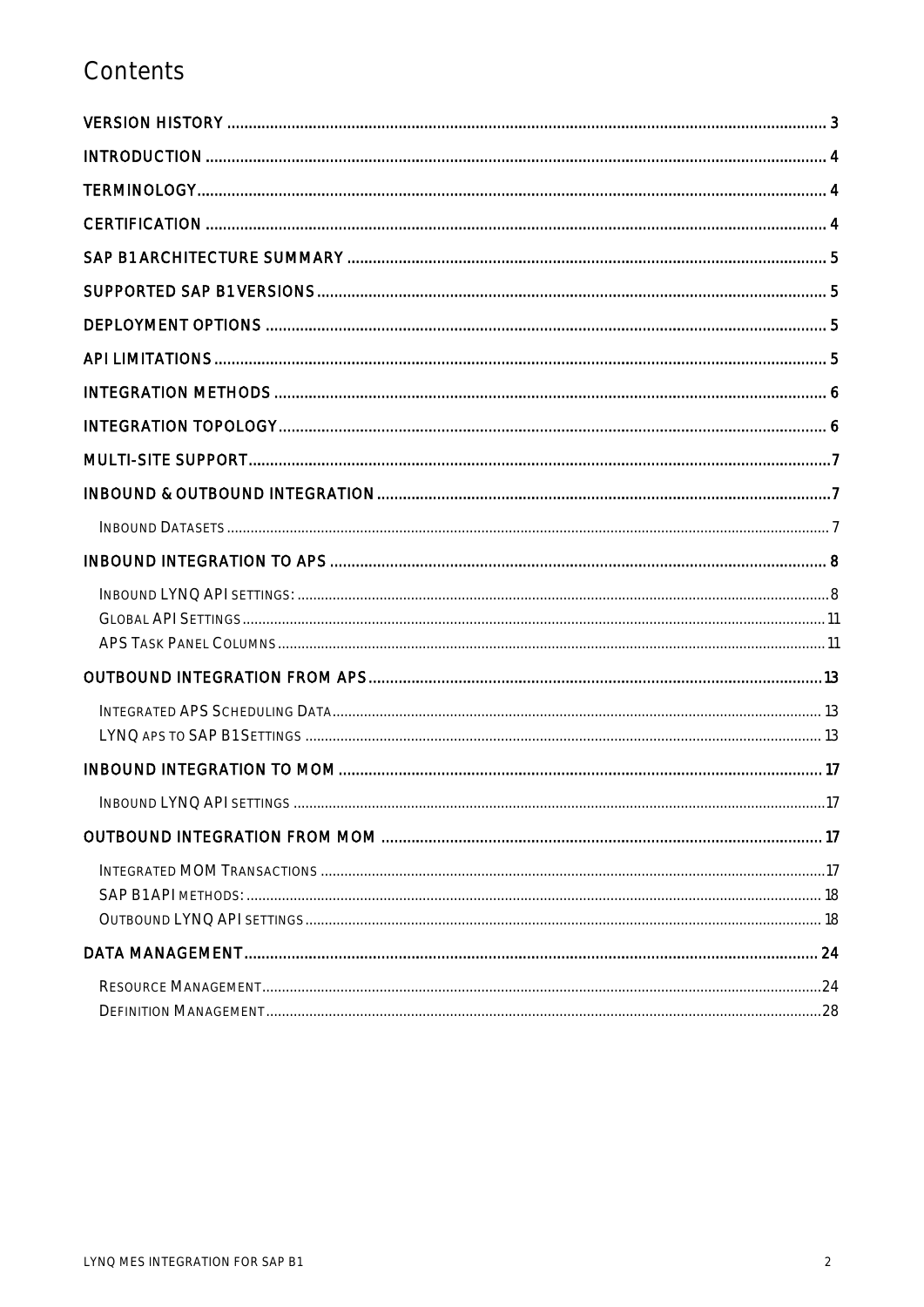# Version History

The revision history pertains only to changes in the content of this document or any updates made after distribution. It does not apply to formatting of this document.

| Date                      | Version | <b>Description</b>     | Author(s)            | <b>Product Versions</b>    |
|---------------------------|---------|------------------------|----------------------|----------------------------|
| 9 <sup>th</sup> Jan 2021  | 1.0     | Document approved      | Sarah Paradise-Brown | APS 11.0.29.0<br>$\bullet$ |
|                           |         |                        |                      | MOM 5.1.15.0<br>$\bullet$  |
|                           |         |                        |                      | API 7.0.26.0<br>$\bullet$  |
| 20 <sup>th</sup> Dec 2022 | 1.0     | Document Published     | Sarah Paradise-Brown | APS 11.0.29.0<br>$\bullet$ |
|                           |         |                        |                      | MOM 5.1.15.0<br>$\bullet$  |
|                           |         |                        |                      | API 7.0.26.0<br>$\bullet$  |
| 10 <sup>TH</sup> Feb 2022 | 1.1     | <b>Updated Version</b> | Sarah Paradise-Brown | APS 11.0.30.0<br>$\bullet$ |
|                           |         |                        |                      | MOM 5.1.16.0<br>$\bullet$  |
|                           |         |                        |                      | API 7.0.27.0               |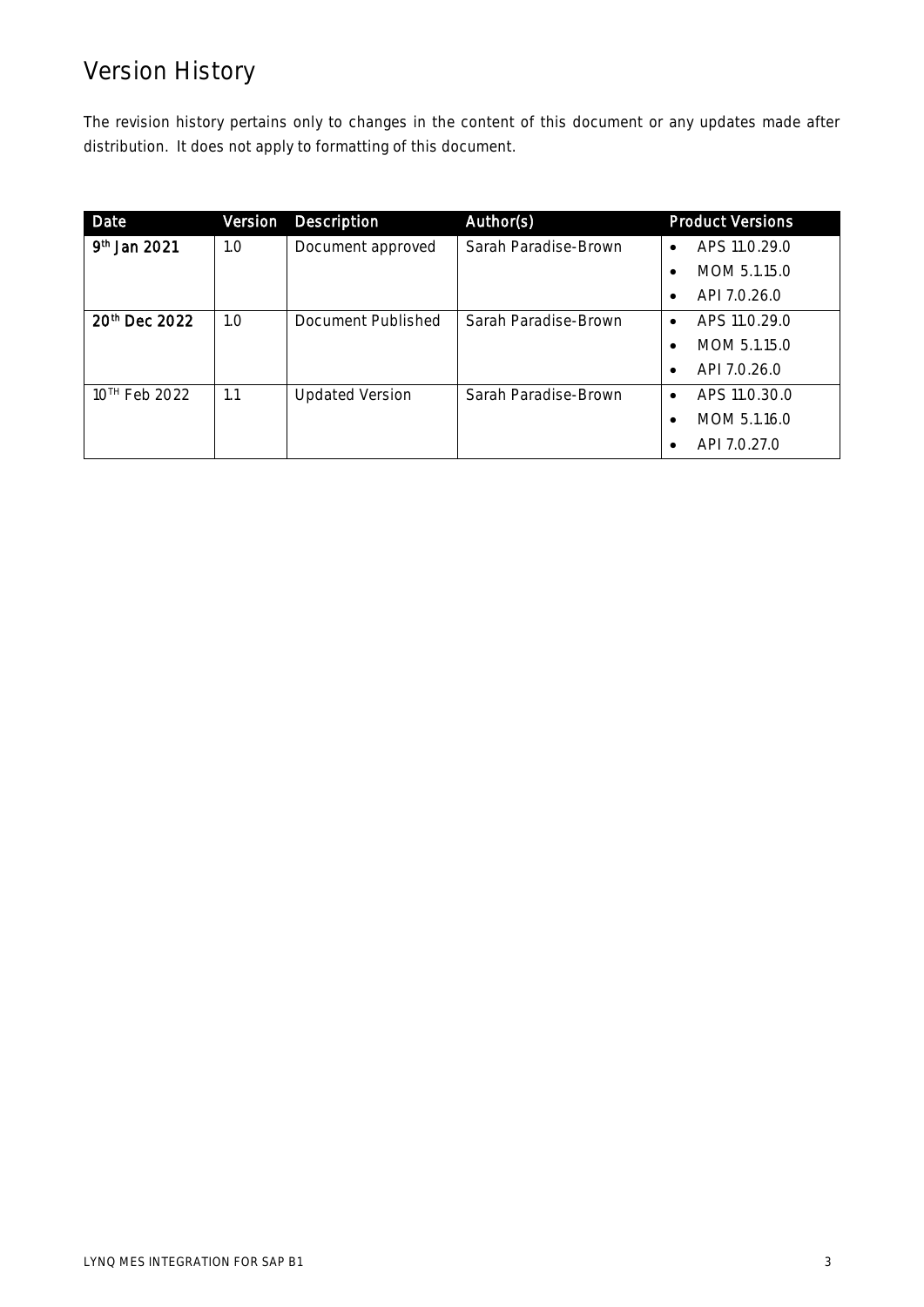# Introduction

This whitepaper describes the underlying integration technology and architecture utilised in the integration between LYNQ and SAP B1. The whitepaper aims to educate customers and partners on the different integration touchpoints available and describes the purpose of the integration settings in the API component, of LYNQ. Integration to SAP B1 is designed to be plug and play, with minimal configuration steps required. However, to fully maximise the benefits of integrating LYNQ with SAP B1, this whitepaper should be referenced. The later sections in this whitepaper, detail what data must be maintained in SAP B1 for LYNQ to effectively function.

Revisions to this whitepaper will be made when integration capabilities are added or removed.

# Terminology

This section explains the terminology used in this document.

| Terminology       | Explanation                                          |
|-------------------|------------------------------------------------------|
| <b>LYNQ</b>       | Collective name for the LYNQ solution                |
| APS or LYNQ aps   | Desktop based, detailed scheduling component of LYNQ |
| MOM or LYNQ mom   | Web based frontend of LYNQ                           |
| API or LYNQ api   | Web based ERP integration component of LYNQ          |
| Service Layer API | SAP B1 native Service Layer API                      |

# Certification

SAP B1, a global provider of ERP systems are involved in the approval of the integration design and its capabilities. Customers and partners, wishing to suggest enhancements to the integration can do so by creating an idea in the **LYNQ Support Portal**.

LYNQ is fully certified to work with SAP B1 v 9 (HANA platform) and v 10 (both SQL and HANA platform). Certification appears on SAP Partner Directory and can be viewed [here.](https://www.sap.com/dmc/exp/2013_09_adpd/enEN/#/partners?search=lynq&id=p:3a7bc423-df57-492d-ba22-4c4be041ae48)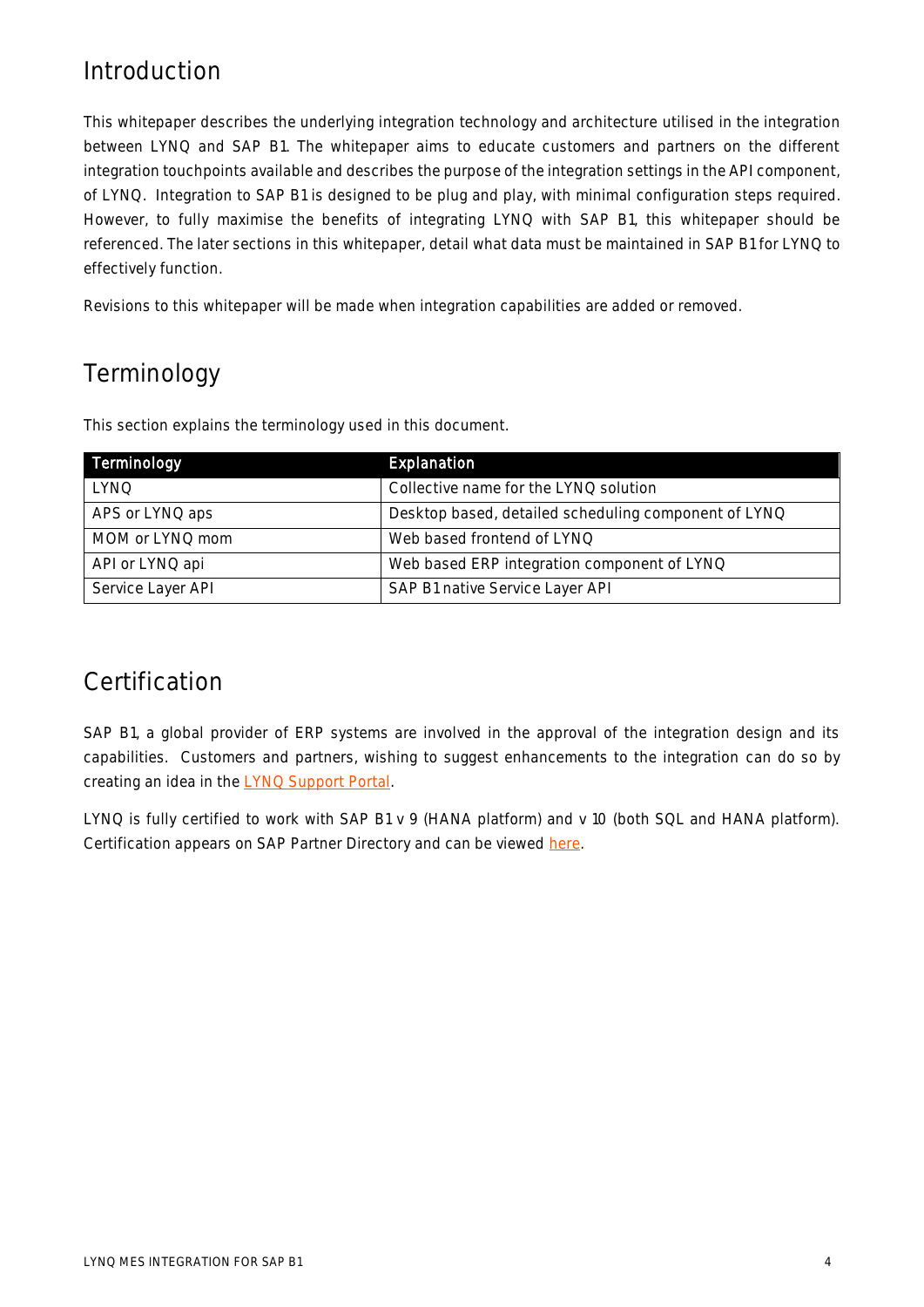# SAP B1 Architecture Summary

This section details the supported SAP B1 architecture.

| <b>Type</b>                | Explanation                                         |
|----------------------------|-----------------------------------------------------|
| Type                       | Web Applications and Service Layer API              |
| Deployment                 | On premise, Private Cloud, SaaS                     |
| <b>Underlying Database</b> | MS SQL Server, HANA                                 |
| Supported Languages        |                                                     |
| Multi Company              | No. Every company requires separate SAP B1 database |

# Supported SAP B1 Versions

This section details the supported SAP B1 versions

| Version    | Supported | Limitations        | <b>Certified</b> |
|------------|-----------|--------------------|------------------|
| SAP B1 v9  | Yes       | Only HANA platform | Yes              |
| SAP B1 v10 | Yes       | SOL and HANA       | Yes              |

# Deployment Options

This section details the supported deployment options

| <b>ERP Deployment</b> |               | LYNQ Deployment |                       |      |
|-----------------------|---------------|-----------------|-----------------------|------|
|                       |               | On Premise      | <b>Cloud Services</b> | SaaS |
|                       | On Premise    | Supported       | Supported             | N/A  |
| SAP <sub>B1</sub>     | Private Cloud | Supported       | Supported             | N/A  |
|                       | <b>SaaS</b>   | Supported       | Supported             | N/A  |

### Notes:

- Supported Deployment is fully supported in this type of environment
- Not Supported Deployment is not available in this type of environment
- Not recommended Deployment may be subject to performance or security vulnerabilities in this type of environment and not recommended
- Not Viable Deployment has limited or no commercial benefits in this type of environment
- SAP B1 SaaS is realised as containerised Private Cloud service

# API Limitations

This section explains the known limitations of the API.

| Limitation | Effects                           | .Workaround'                  |
|------------|-----------------------------------|-------------------------------|
| SAP B1 v9  | LYNQ works only with HANA version | Upgrade to SAP B1 v10 for SQL |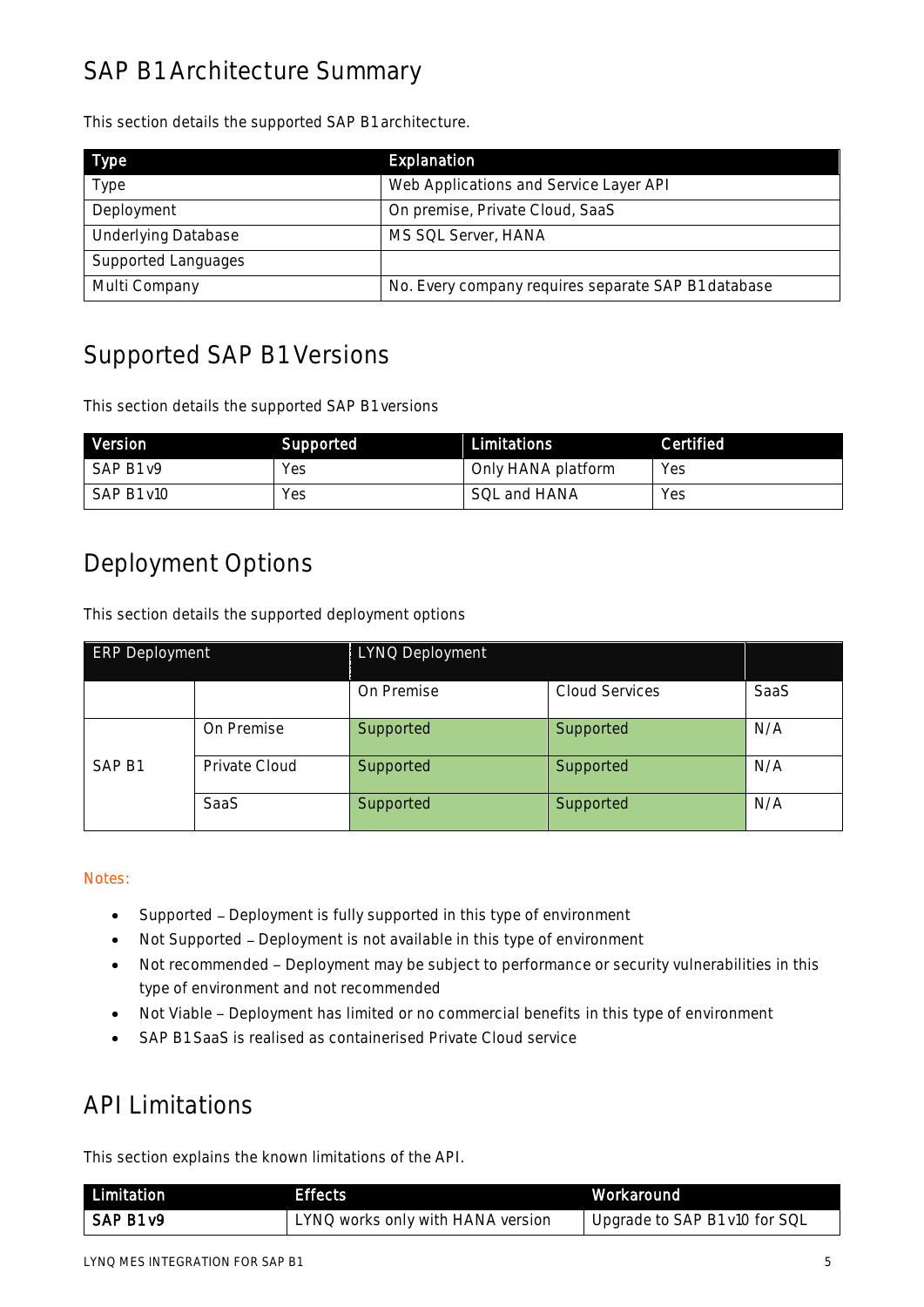# Integration Methods

This section summarises the different Integration methods utilised.

| LYNQ Integration Type |                                                    |
|-----------------------|----------------------------------------------------|
| SAP B1 to LYNQ        | Service Layer API                                  |
| LYNQ to SAP B1        | APS - Service Layer API<br>MES - Service Layer API |

# Integration Topology

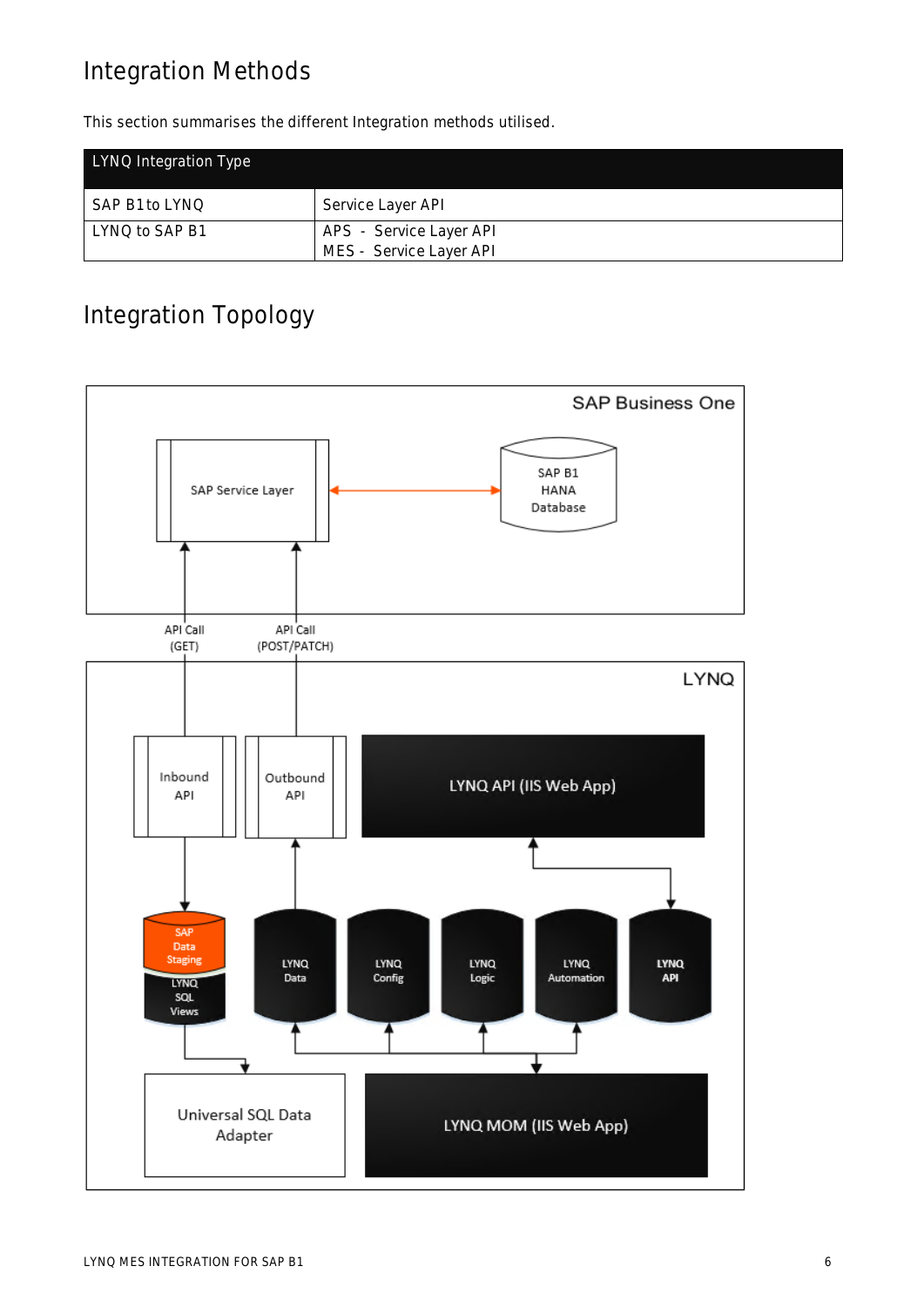# Multi-Site Support

SAP B1 multi-site support is realised via separate SAP B1 company databases. Every SAP B1 company database requires a dedicated LYNQ mom installation. The LYNQ aps and LYNQ api components support multiple companies and these components only need to be installed once.

Note: Sandbox installations of LYNQ must be isolated from production installations. This is achieved by installing a second instance of all components of LYNQ (LYNQ mom, LYNQ aps & LYNQ api).

# Inbound & Outbound Integration

Inbound data is read via the Service Layer API from SAP B1 and downloaded to the LYNQ SQL staging database. The data in the LYNQ staging database is transformed by LYNQ's proprietary Business Process Layer (BPL). The BPL represents a collection of SQL views which are created during installation and maintained with future software upgrades. All SQL views reside in the staging database and are prefixed with the software author's name (LYNQ). The syntax used within the SQL views is optimised for performance, concurrency and is realised using no-lock data reads. LYNQ refer to this method of inbound integration as 'Service Layer API".

Integration is performed:

- LYNQ aps
	- o As per data download settings (SAP B1 to LYNQ) in the LYNQ api component
- LYNQ mom
	- o As per data [caching intervals](https://support.lynqmes.com/en-us/knowledgebase/article/KA-01741) settings in the LYNQ mom component

| Dataset                  | Sub dataset (LYNQ table)              | Method            |
|--------------------------|---------------------------------------|-------------------|
| <b>Business Partners</b> | SAP_B1_BusinessPartner                | Service Layer API |
| Employees                | SAP_B1_EmployeeInfo                   | Service Layer API |
|                          | SAP_B1_Item                           | Service Layer API |
|                          | SAP_B1_ItemUnitOfMeasurement          |                   |
| <b>Items</b>             | SAP_B1_ItemWarehouseInfo              |                   |
|                          | SAP_B1_ProductionOrder                | Service Layer API |
|                          | SAP_B1_ProductionOrderLine            |                   |
|                          | SAP_B1_ProductionOrdersSalesOrderLine |                   |
| <b>Production Orders</b> | SAP_B1_ProductionOrdersStage          |                   |
|                          | SAP_B1_ProductTree                    | Service Layer API |
|                          | SAP_B1_ProductTreeLine                |                   |
| <b>Product Trees</b>     | SAP_B1_ProductTreeStage               |                   |
|                          | SAP_B1_PurchaseOrder                  | Service Layer API |
| Purchase Orders          | SAP_B1_PurchaseOrderLine              |                   |
|                          | SAP_B1_Resource                       | Service Layer API |
| Resources                | SAP_B1_ResourceEmployee               |                   |
| Resource Groups          | SAP_B1_ResourceGroup                  | Service Layer API |
| Route Stages             | SAP_B1_RouteStage                     | Service Layer API |
| Sales Forecasts          | SAP_B1_SalesForecast                  | Service Layer API |
|                          | SAP_B1_SalesForecastLine              |                   |

### Inbound Datasets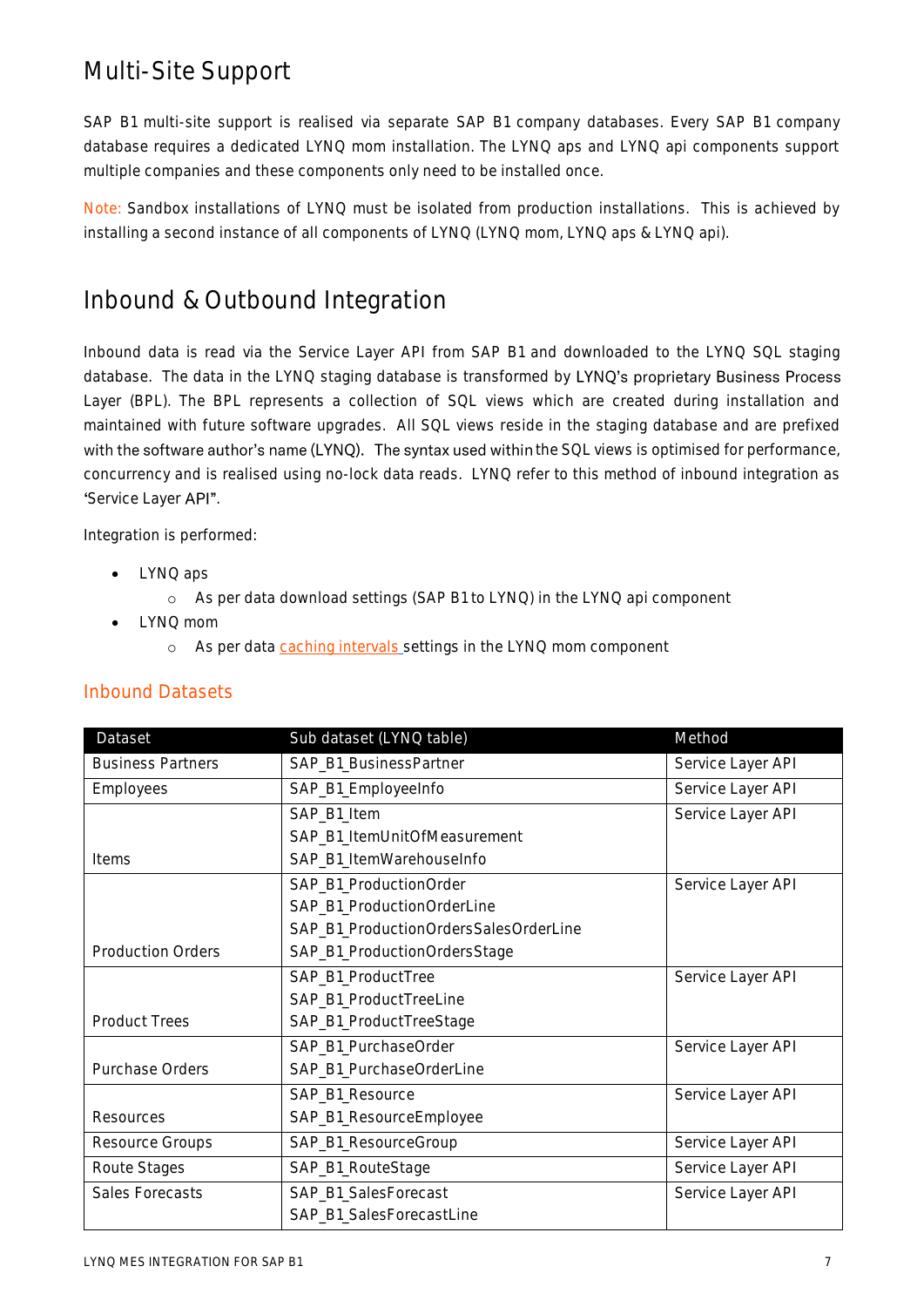| Sales Orders        | SAP B1 SalesOrder<br>SAP B1 SalesOrderLine | Service Layer API |
|---------------------|--------------------------------------------|-------------------|
| Warehouses          | SAP B1 Warehouse                           | Service Layer API |
| Warehouse Locations | SAP B1 WarehouseLocation                   | Service Layer API |

Data is loaded into the staging database and preserves endpoint output terminology. Full list of SQL tables and fields referenced in the SQL views can be found within **System Insights** in LYNQ mom.

# Inbound Integration to APS

# Inbound LYNQ API settings:

To download data to the LYNQ staging database, you must configure the 'SAP B1 to LYNQ' API provider from the LYNQ api component.

| <b>LYNQ</b>                                 |                            |                    |                               |       |          |         | ★ 昌 1 イ<br><b>ERPNRL</b> |
|---------------------------------------------|----------------------------|--------------------|-------------------------------|-------|----------|---------|--------------------------|
| Instance Settings<br><b>Entity Settings</b> | <b>API Settings</b><br>New | Edit<br>Delete     |                               |       |          |         | <b>LOCALHOST\ERPNRL</b>  |
| Parameter Settings                          | ▫                          | API Provider       | Description                   | State |          |         |                          |
| Menu Builder                                | $\Box$                     | SAP B1 to LYNQ     | SAP B1 to LYNQ Download API   | Idle  | Settings | Execute | Get Log                  |
| User Settings                               | $\Box$<br>r                | LYNQ aps to SAP B1 | LYNQ aps to SAP B1 Upload API | Idle  | Settings | Execute | Get Log                  |
| Entity User Groups Settings                 | $\Box$<br>b.               | LYNQ mom to SAP B1 | LYNQ mom to SAP B1 Upload API | Idle  | Settings | Execute | Get Log                  |
| Export Items                                |                            |                    |                               |       |          |         |                          |
| Import Items                                |                            |                    |                               |       |          |         |                          |
| Licensing                                   |                            |                    |                               |       |          |         |                          |
| Roles Administration                        |                            |                    |                               |       |          |         |                          |
| Global Settings                             |                            |                    |                               |       |          |         |                          |
| Modules                                     |                            |                    |                               |       |          |         |                          |
| <b>API Settings</b>                         |                            |                    |                               |       |          |         |                          |

Within the settings you are able to configure the SAP B1 service settings, map any custom fields, define which data sets are downloaded and how frequently datasets are downloaded. It is recommended that you enable all datasets for download to LYNQ and the datasets are downloaded at the same interval.

ERP to LYNQ Settings: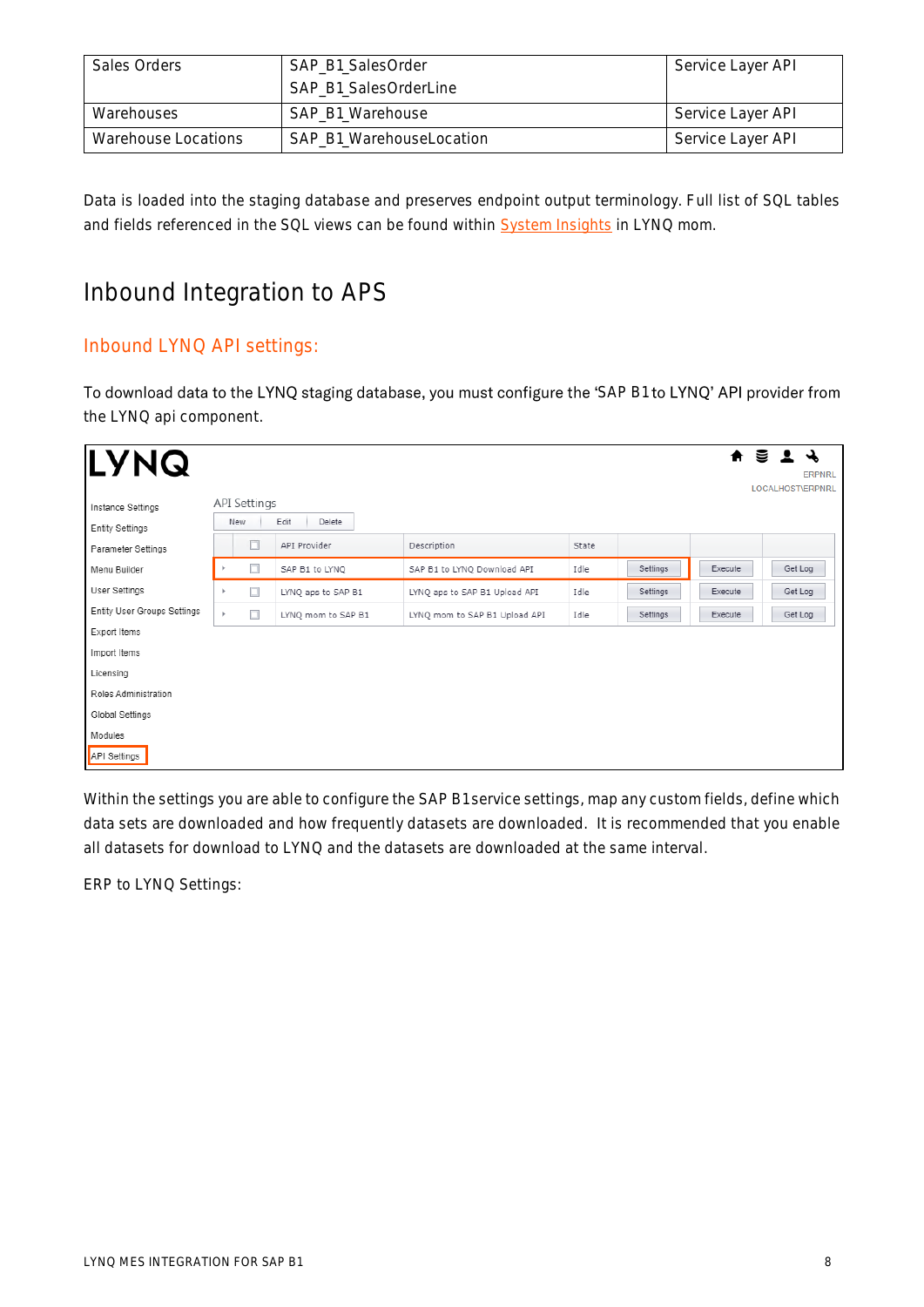| <b>LYNQ</b>                         |                       |                               |                                                       |                                      |
|-------------------------------------|-----------------------|-------------------------------|-------------------------------------------------------|--------------------------------------|
| <b>ERP to LYNQ Settings</b>         |                       |                               |                                                       |                                      |
| <b>Service Layer Settings</b>       |                       | <b>Data Download Settings</b> |                                                       |                                      |
| Service address (URL)               | https://sid-hdb:50000 | <b>Business Partners</b>      | Active? / Interval (hh:mm)<br>0:01                    | Mode Overwrite<br>Log Days 10 +<br>۰ |
| User name                           | manager               | Employees                     | Active? / Interval (hh:mm)<br>0:01                    | Mode Overwrite<br>Log Days 10 +      |
| Password                            |                       | Items                         | Active? $\sqrt{\phantom{a}}$ Interval (hh:mm)<br>0:01 | Mode Overwrite<br>Log Days 10 +      |
| Company DB                          | <b>COMPANY NAME</b>   | <b>Production Orders</b>      | Active? M Interval (hh:mm)<br>0:01                    | Mode Overwrite<br>Log Days 10 +      |
| <b>Test connection</b>              | Run                   | <b>Product Trees</b>          | Active? $\sqrt{\phantom{a}}$ Interval (hh:mm)<br>0:01 | Mode Overwrite<br>Log Days 10 +      |
|                                     |                       | <b>Purchase Orders</b>        | Active? / Interval (hh:mm)<br>0:01                    | Mode Overwrite<br>Log Days 10 +      |
|                                     |                       | Resources                     | Active? / Interval (hh:mm)<br>0:01                    | Mode Overwrite<br>Log Days 10 +      |
|                                     |                       | <b>Resource Groups</b>        | Active? $\sqrt{\phantom{a}}$ Interval (hh:mm)<br>0:01 | Mode Overwrite<br>Log Days 10 +      |
|                                     |                       | Route Stages                  | Active? / Interval (hh:mm)<br>0:01                    | Mode Overwrite<br>Log Days 10 +      |
|                                     |                       | <b>Sales Forecasts</b>        | Active? / Interval (hh:mm)<br>0:01                    | Mode Overwrite<br>Log Days 10 +      |
|                                     |                       | <b>Sales Orders</b>           | Active? M Interval (hh:mm)<br>0:01                    | Log Days 10 +<br>Mode Overwrite      |
|                                     |                       | Warehouses                    | Active? √ Interval (hh:mm)<br>0:01                    | Log Days 10 +<br>Mode Overwrite      |
|                                     |                       | <b>Warehouse Locations</b>    | Active? $\sqrt{\phantom{a}}$ Interval (hh:mm)<br>0:01 | Mode Overwrite<br>Log Days 10 +      |
| <b>Dynamic Fields Configuration</b> |                       |                               |                                                       |                                      |
| Production order                    | <b>Sales</b>          |                               |                                                       |                                      |
| Production order line               | $\Delta\omega$ .      |                               |                                                       |                                      |
| Production order stage              | $\sim 10^{-1}$        |                               |                                                       |                                      |
| Item master                         | $\sim 10^{-1}$        |                               |                                                       |                                      |
| Save<br>Cancel                      |                       |                               |                                                       |                                      |

### SAP B1 Service Layer Settings

The table below, explains the different settings that are required in the SAP B1 Service Settings section.

| Setting               | Purpose                                                            |
|-----------------------|--------------------------------------------------------------------|
| Service address (URL) | URL of the configured Service Layer                                |
| User name             | User name used to connect to Service Layer                         |
| Password              | Password used to connect to Service Layer                          |
| Company DB            | Actual name of database to integrate with                          |
| Test connection       | Press RUN button to test a connection. "Test connection succeeded" |
|                       | should appear when connection is established successfully.         |

### Data Download Settings

The table below, explains the different settings that are required in the Data Download Settings section.

| Setting  | Purpose                                                               |
|----------|-----------------------------------------------------------------------|
| Active   | Determines whether data will be downloaded for the dataset            |
| Interval | Determines how frequently data will be downloaded for the dataset     |
| Mode     | Determines if data will be downloaded in overwrite or append mode.    |
|          | Note: Due to architecture and performance limitations, append mode is |
|          | NOT currently supported.                                              |
| Log Days | Determines how long the log file will be retained for the dataset     |

### Dynamics Field Configuration Settings

LYNQ MES INTEGRATION FOR SAP B1 9 These settings allow the user to select whether user defined fields (UDFs) should be included in the download of data from SAP B1. LYNQ is able to recognise User Defined Fields (UDF's) created against the following SAP B1 Data Entities. There are fields reserved in LYNQ that transform the User Defined Fields, however these are not mandatory and LYNQ will function without them.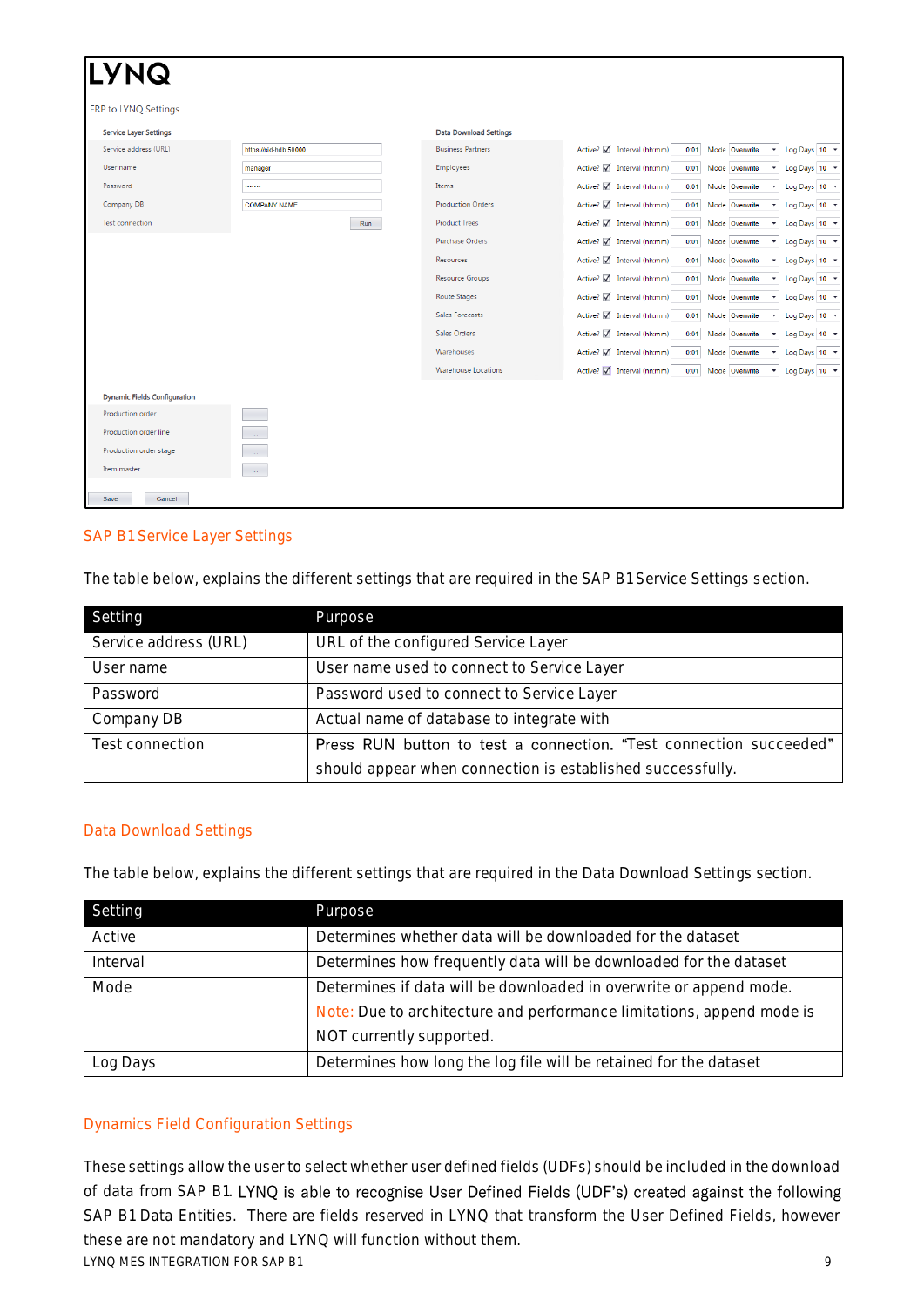| Setting                | Purpose                                                                                                                                                                                                                                                                                                                                                                                                                                                                                                                                                                                                                                                                                                                                                                                                                        |
|------------------------|--------------------------------------------------------------------------------------------------------------------------------------------------------------------------------------------------------------------------------------------------------------------------------------------------------------------------------------------------------------------------------------------------------------------------------------------------------------------------------------------------------------------------------------------------------------------------------------------------------------------------------------------------------------------------------------------------------------------------------------------------------------------------------------------------------------------------------|
| Production Order       | In this section map the UDFs configured for Production Order.                                                                                                                                                                                                                                                                                                                                                                                                                                                                                                                                                                                                                                                                                                                                                                  |
|                        | LYNQ has reserved following fields for mapping:                                                                                                                                                                                                                                                                                                                                                                                                                                                                                                                                                                                                                                                                                                                                                                                |
|                        | Parent Order No - Alphanumeric value that specifies the Parent<br>Order number for a Production Order.                                                                                                                                                                                                                                                                                                                                                                                                                                                                                                                                                                                                                                                                                                                         |
| Production Order Line  | In this section map the UDFs configured for Production Order Lines.                                                                                                                                                                                                                                                                                                                                                                                                                                                                                                                                                                                                                                                                                                                                                            |
|                        | LYNQ has reserved following fields for mapping:                                                                                                                                                                                                                                                                                                                                                                                                                                                                                                                                                                                                                                                                                                                                                                                |
|                        | Required resources - number of resources required to perform an<br>operation. Should be defined as numeric value in SAP B1. If not<br>mapped, required resource quantity will default to 1.                                                                                                                                                                                                                                                                                                                                                                                                                                                                                                                                                                                                                                    |
|                        | Consumption method - Alphanumeric value limited to three<br>options. "PR" - proportional quantity consumption; "FX" - fixed<br>quantity consumption; "AL" - all quantity consumption. If<br>specified value is different from the above, then by default "PR"<br>would be used within LYNQ aps.                                                                                                                                                                                                                                                                                                                                                                                                                                                                                                                                |
|                        | Move time - numeric value. Move time specified in hours to be<br>applied to the operation.                                                                                                                                                                                                                                                                                                                                                                                                                                                                                                                                                                                                                                                                                                                                     |
|                        | Setup time - numeric value. Setup time specified in hours to be<br>applied to the operation.                                                                                                                                                                                                                                                                                                                                                                                                                                                                                                                                                                                                                                                                                                                                   |
|                        | Teardown time - numeric value. Teardown time in hours to be<br>applied to the operation.                                                                                                                                                                                                                                                                                                                                                                                                                                                                                                                                                                                                                                                                                                                                       |
| Production Order Stage | In this section map the UDFs configured for Production Order Route<br>Stage Rows.                                                                                                                                                                                                                                                                                                                                                                                                                                                                                                                                                                                                                                                                                                                                              |
|                        | LYNQ has reserved following fields for mapping:                                                                                                                                                                                                                                                                                                                                                                                                                                                                                                                                                                                                                                                                                                                                                                                |
|                        | Operational quantity complete- this field must be defined as type<br>"Units and Totals" and structure "Quantity" in SAP B1. Would be<br>used to track operation quantity reported from LYNQ mom to SAP<br><b>B1.</b><br>Operational status - Alphanumeric value limited to two options:<br>"Complete" and "Open". If not in use, LYNQ uses order status.<br>Parallel to previous flag - Alphanumeric value to determine if the<br>operation should run in parallel to the previous operation. Two<br>options: "Y" Yes or "N" No. When set to "Y" the operation will<br>start at the same time as the previous operation.<br>Overlap Flag - Alphanumeric value to determine if a percentage<br>complete or a quantity complete is considered before the next<br>operation can start. Two options: "P" Percentage, "Q" Quantity. |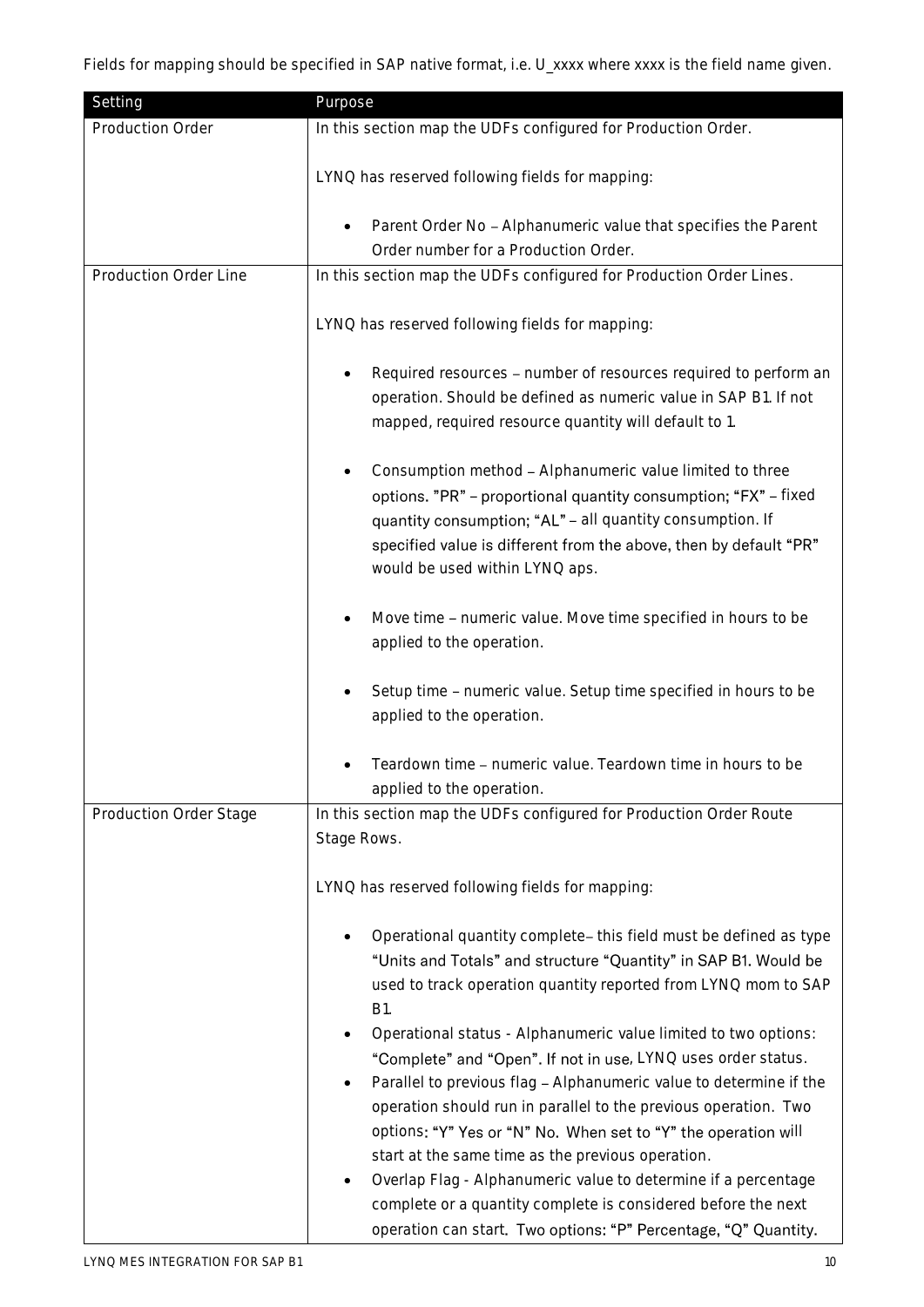|             | If left blank no overlapping will occur and the operation will be         |
|-------------|---------------------------------------------------------------------------|
|             | scheduled after the proceeding operation.                                 |
|             | Overlap Value – Numeric value to determine the percentage or<br>$\bullet$ |
|             | quantity that must be complete before the next operation can              |
|             | start.                                                                    |
|             |                                                                           |
| Item Master | In this section map the UDFs configured for item Master Data              |
|             |                                                                           |
|             | String1 to String10 - use for string values<br>$\bullet$                  |
|             | Numeric1 to Numeric5 – use for decimal values<br>$\bullet$                |

To understand how to add UDF with SAP B1, refer to the following [YouTube tutorial.](https://www.youtube.com/watch?v=JAVPHWrfaHs)

# Global API Settings

Within LYNQ api Global Settings, the maximum number of concurrent service requests and the maximum number of service requests per minute can be configured.

### API Settings

| Setting                    | Purpose                                                                  |
|----------------------------|--------------------------------------------------------------------------|
| Concurrent service request | Set the maximum number of concurrent API requests, if restricted by your |
|                            | SAP license.                                                             |
| Service request per minute | Set the maximum number of concurrent API requests. If restricted by your |
|                            | SAP license.                                                             |

### APS Task Panel Columns

Data downloaded from SAP B1 is visible in many of the LYNQ screens. The tables in this section explains the mapping between SAP B1 data and LYNQ data in the task panel grid screens in Visual APS. Use the column settings function to add any columns not visible by default. Refer to the LYNQ user guide for other default columns that are not dependent upon the integration with SAP B1.

### Order Level

| LYNQ Column        | <b>SAP Data</b>                        |
|--------------------|----------------------------------------|
| Job Order          | Production Order - Production Number   |
| <b>Status</b>      | Production Order - Status              |
| Location           | Production Order - Warehouse           |
| Product            | Production Order - Stock Item ID       |
| Description        | Stock Item - Description               |
| Product Group Code | Stock Item - Group Category            |
| Ordered            | Production Order - Quantity to Produce |
| ERP                | Production Order - Start End           |
| Date Method        | Production Order - Scheduling Method   |
| Customer           | Production Order - Customer            |
| Sales Order Number | Production Order - SO Order Number     |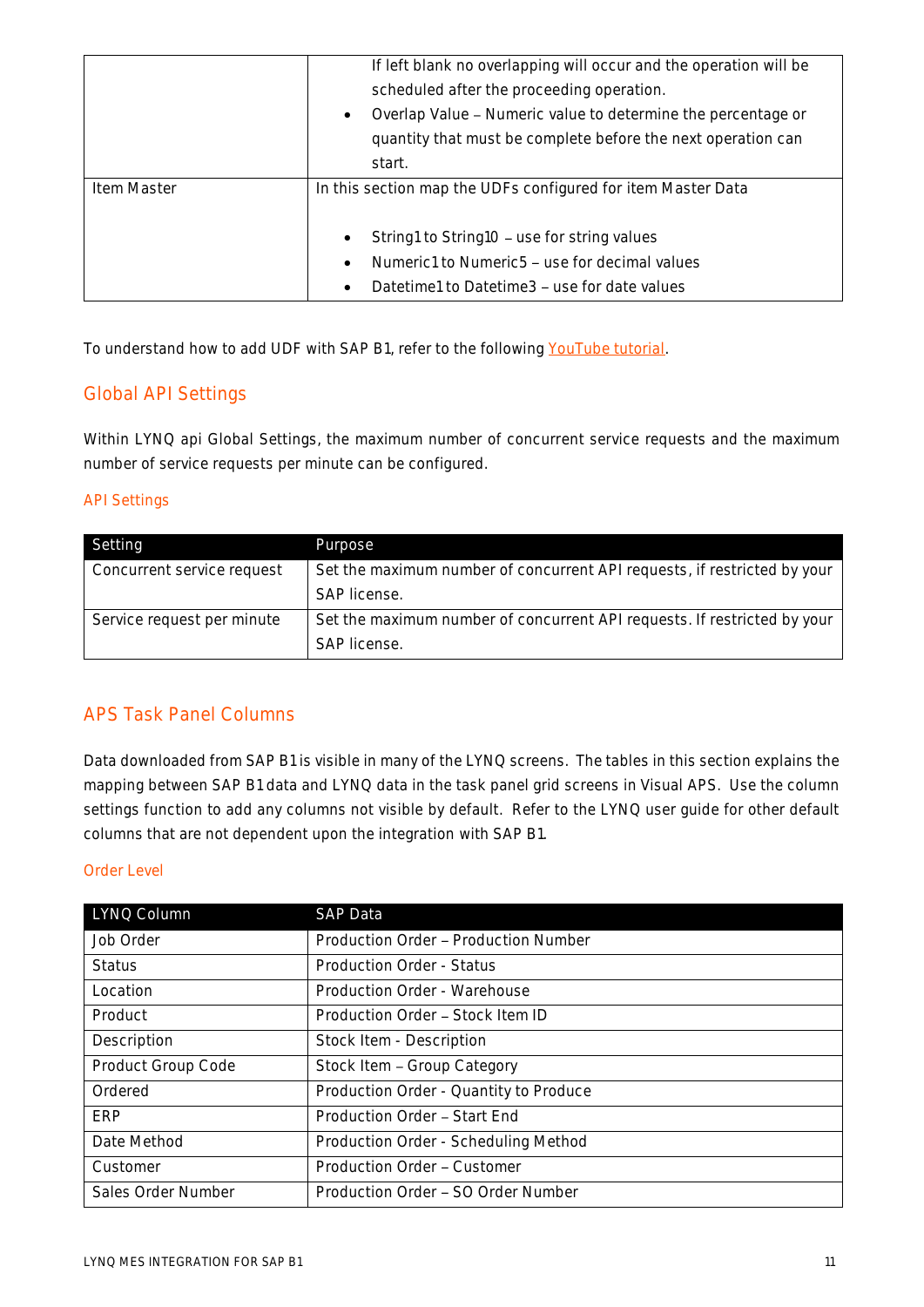# Operation Level

| LYNQ Column            | <b>SAP Data</b>                                  |
|------------------------|--------------------------------------------------|
| Job Order              | Production Order Details - Production Number     |
| Operation              | Production Order Details - Operation ID          |
| Description            | Production Order Details - Operation Description |
| In/Out                 | Defaults to Internal                             |
| Work Center            | Production Order Details - Work Center           |
| Work Unit              | Production Order Details Resource                |
| Operators              | User Defined Field Value                         |
| Oueue                  | Defaults to Zero                                 |
| Setup (Hrs)            | User Defined Field Value                         |
| Run (Unit Hrs)         | Production Order Details - Run Time              |
| Wait                   | Production Order Details - Wait Time             |
| Teardown               | User Defined Field Value                         |
| Move                   | User Defined Field Value                         |
| Required               | Production Order Details - Qty to Produce        |
| <b>Scheduled Start</b> | Production Order Details - Start Date            |
| Scheduled Due          | Production Order Details - End Date              |
| <b>ERP</b>             | Production Order Details - Start End             |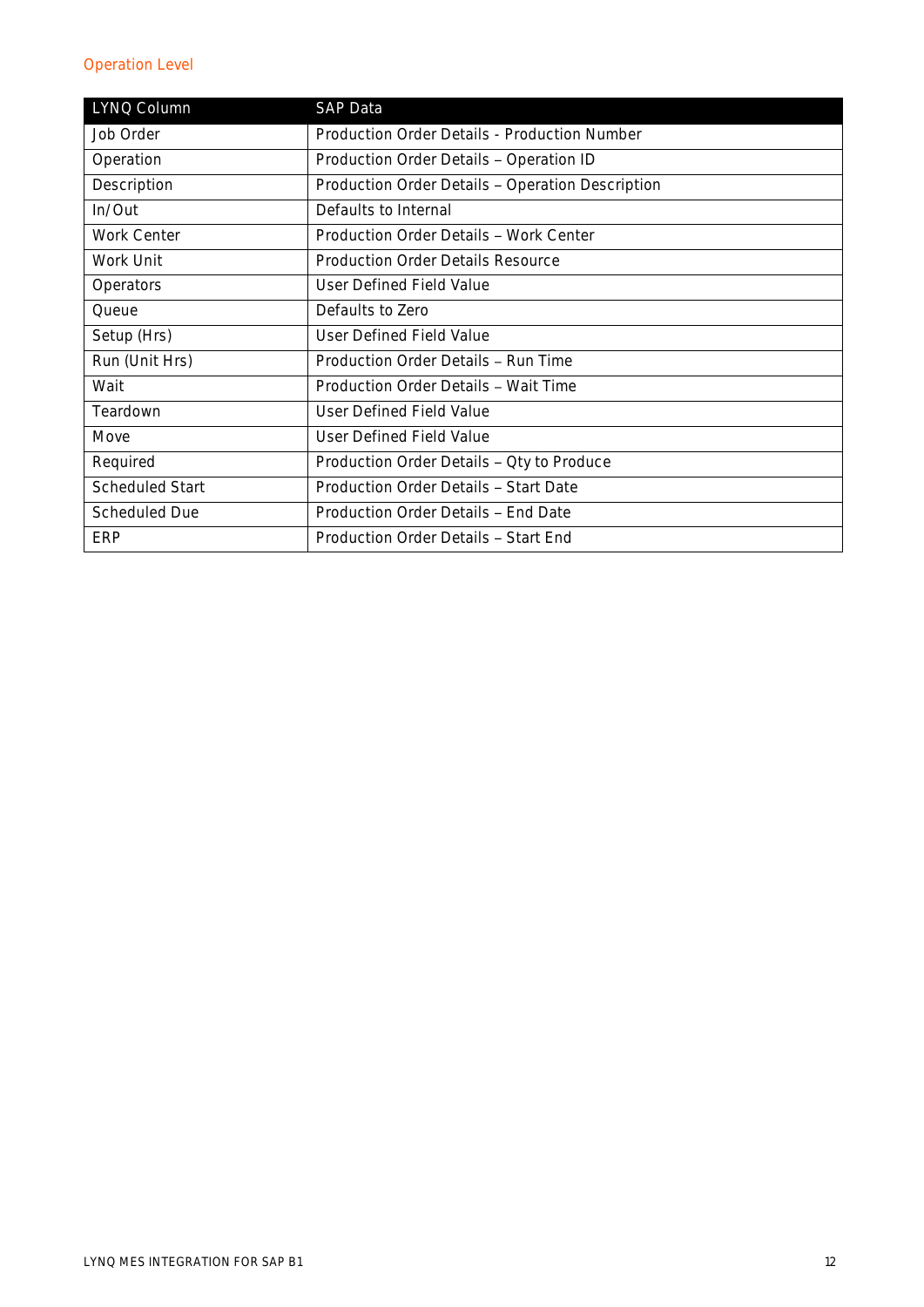# Outbound Integration from APS

LYNQ aps performs outbound integration of scheduling data to SAP B1 via the Service Layer.

# Integrated APS Scheduling Data

| Transaction                      | Method            | <b>Notes</b>                   |
|----------------------------------|-------------------|--------------------------------|
| Operation Start\End Dates        | Service Layer API |                                |
| Production Order Start\End Dates | Service Layer API |                                |
| <b>Production Order Status</b>   | Service Layer API | Optional, enabled via settings |

### SAP B1 API Methods

Data updated within SAP B1 by APS

| API endpoint          | Fields updated                 | API method request |
|-----------------------|--------------------------------|--------------------|
| ProductionOrder       | <b>Start Date</b>              | <b>PATCH</b>       |
| ProductionOrder       | End Date                       | <b>PATCH</b>       |
| ProductionOrdersStage | <b>Start Date</b>              | <b>PATCH</b>       |
| ProductionOrdersStage | End Date                       | <b>PATCH</b>       |
| ProductionOrder       | <b>Production Order Status</b> | <b>PATCH</b>       |

To perform the outbound integration of APS to SAP B1 via the Service Layer, you must configure the following settings in LYNQ api.

# LYNQ aps to SAP B1 Settings

| <b>LYNQ</b>                                 |                            |                                |                                            |               |          |         | $\blacklozenge$ 2 4<br><b>ERPNRL</b> |
|---------------------------------------------|----------------------------|--------------------------------|--------------------------------------------|---------------|----------|---------|--------------------------------------|
| Instance Settings<br><b>Entity Settings</b> | <b>API Settings</b><br>New | Edit<br>Delete                 |                                            |               |          |         | <b>LOCALHOST\ERPNRL</b>              |
| Parameter Settings<br>Menu Builder          | □<br>□                     | API Provider<br>SAP B1 to LYNQ | Description<br>SAP B1 to LYNQ Download API | State<br>Idle | Settings | Execute | Get Log                              |
| User Settings                               | □                          | LYNQ aps to SAP B1             | LYNQ aps to SAP B1 Upload API              | Idle          | Settings | Execute | Get Log                              |
| Entity User Groups Settings                 | $\Box$                     | LYNQ mom to SAP B1             | LYNQ mom to SAP B1 Upload API              | Idle          | Settings | Execute | Get Log                              |
| Export Items<br>Import Items                |                            |                                |                                            |               |          |         |                                      |
| Licensing<br>Roles Administration           |                            |                                |                                            |               |          |         |                                      |
| Global Settings                             |                            |                                |                                            |               |          |         |                                      |
| Modules                                     |                            |                                |                                            |               |          |         |                                      |
| API Settings                                |                            |                                |                                            |               |          |         |                                      |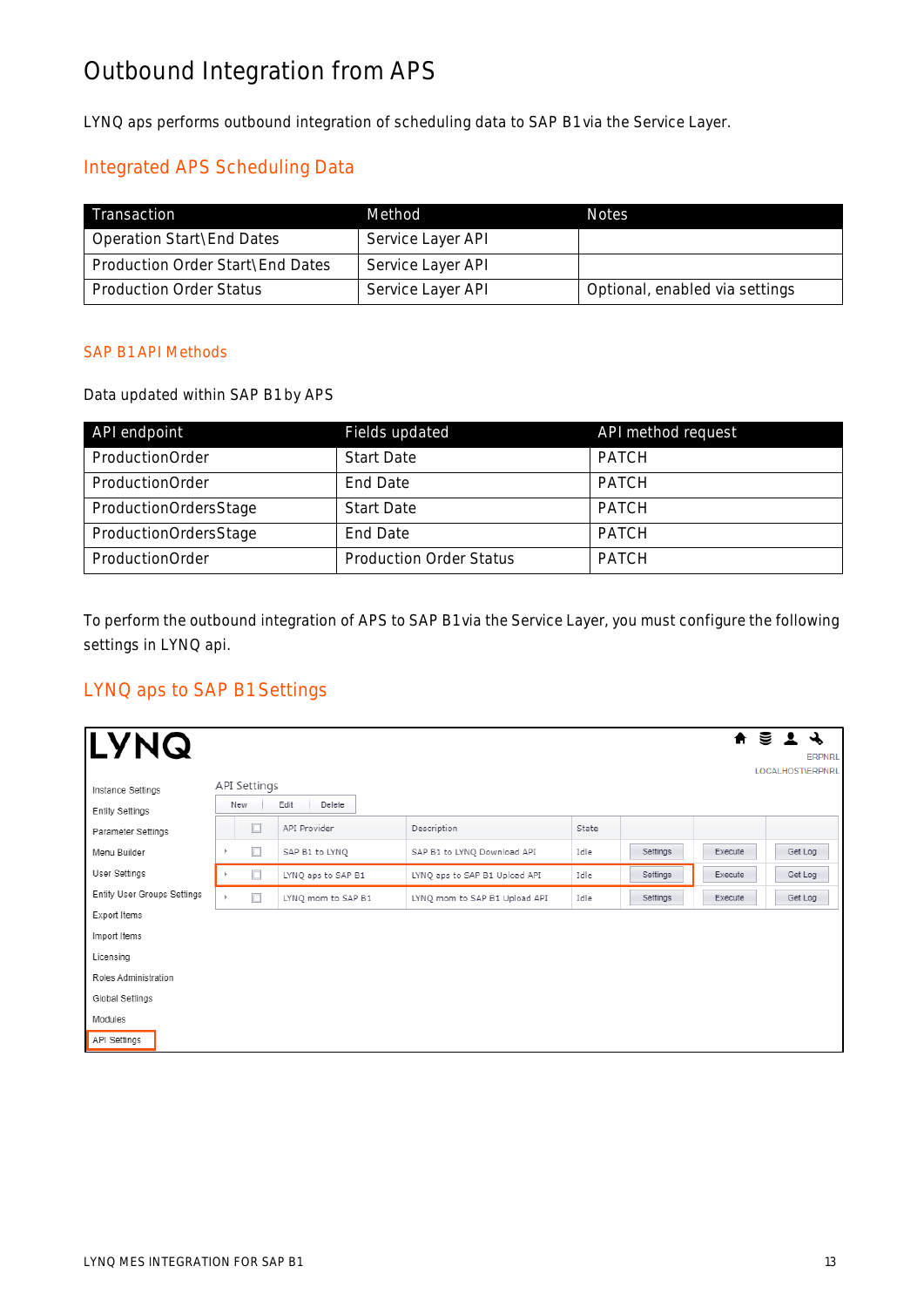| <b>LYNQ</b>                   |                                                               |                                             |                                  |
|-------------------------------|---------------------------------------------------------------|---------------------------------------------|----------------------------------|
| <b>API Settings</b>           |                                                               |                                             |                                  |
| <b>Service Layer Settings</b> |                                                               | <b>Direct Processing Settings</b>           |                                  |
| Service address (URL)         | https://sid-hdb:50000                                         | Enable                                      | $\Box$                           |
| User name                     | manager                                                       | <b>Background Processing Settings</b>       |                                  |
| Password                      |                                                               | Enable statuses                             | Pending Posting                  |
| Company DB                    | <b>SBODEMOGB</b>                                              |                                             | Posting Error<br>Require Posting |
| Test connection               | Run                                                           |                                             | $\Box$ Excluded                  |
| General                       |                                                               | <b>Processing Production Order Settings</b> |                                  |
| Cut Off interval              | $\frac{\triangle}{\pi}$<br>$\overline{\phantom{a}}$<br>$\Box$ | Update order status to released             | $\blacktriangledown$             |
| Diagnostic info               | Legend                                                        | <b>Dynamic Fields Configuration</b>         |                                  |
|                               |                                                               | <b>Production Order Line</b>                | $\sim$                           |
|                               |                                                               |                                             |                                  |
| <b>APS Settings</b>           |                                                               |                                             |                                  |
| <b>Connection Settings</b>    |                                                               | <b>Upload LYNQ aps</b>                      |                                  |
| Server                        | SAPDemo2-SAP2<br>Refresh<br>۰                                 | Active?                                     | $\checkmark$                     |
| Authentication                | <b>SQL Server Authentication</b><br>$\overline{\phantom{a}}$  | Interval (hh:mm)                            | 0:01                             |
| User ID                       | lyngmes                                                       | Logs saving time (days)                     | 10<br>$\overline{\phantom{a}}$   |
| Password                      |                                                               |                                             |                                  |
| APS database                  | SBODEMOGB<br>٠                                                |                                             |                                  |
| Validate database             | Run                                                           |                                             |                                  |
| Save<br>Cancel                |                                                               |                                             |                                  |

# Service Layer Settings

| Setting               | Purpose                                                            |
|-----------------------|--------------------------------------------------------------------|
| Service address (URL) | URL of the configured Service Layer                                |
| User name             | User name used to connect to Service Layer                         |
| Password              | Password used to connect to Service Layer                          |
| Company DB            | Actual name of database to integrate with                          |
| Test connection       | Press RUN button to test a connection. "Test connection succeeded" |
|                       | should appear when connection is established successfully.         |

# General Settings

| Setting          | Purpose                                                                        |
|------------------|--------------------------------------------------------------------------------|
| Cut Off interval | Specify cut Off interval for records to be processed                           |
| Diagnostic info  | Legend shows connection specifics and integration diagnostics<br>specification |

# Direct Processing Settings

| Setting | Purpose                                                                |
|---------|------------------------------------------------------------------------|
| Enable  | Enable if API provider will be triggered by APS user clicking Save and |
|         | Publish. It is recommended to leave this setting turned off and use    |
|         | background processing instead.                                         |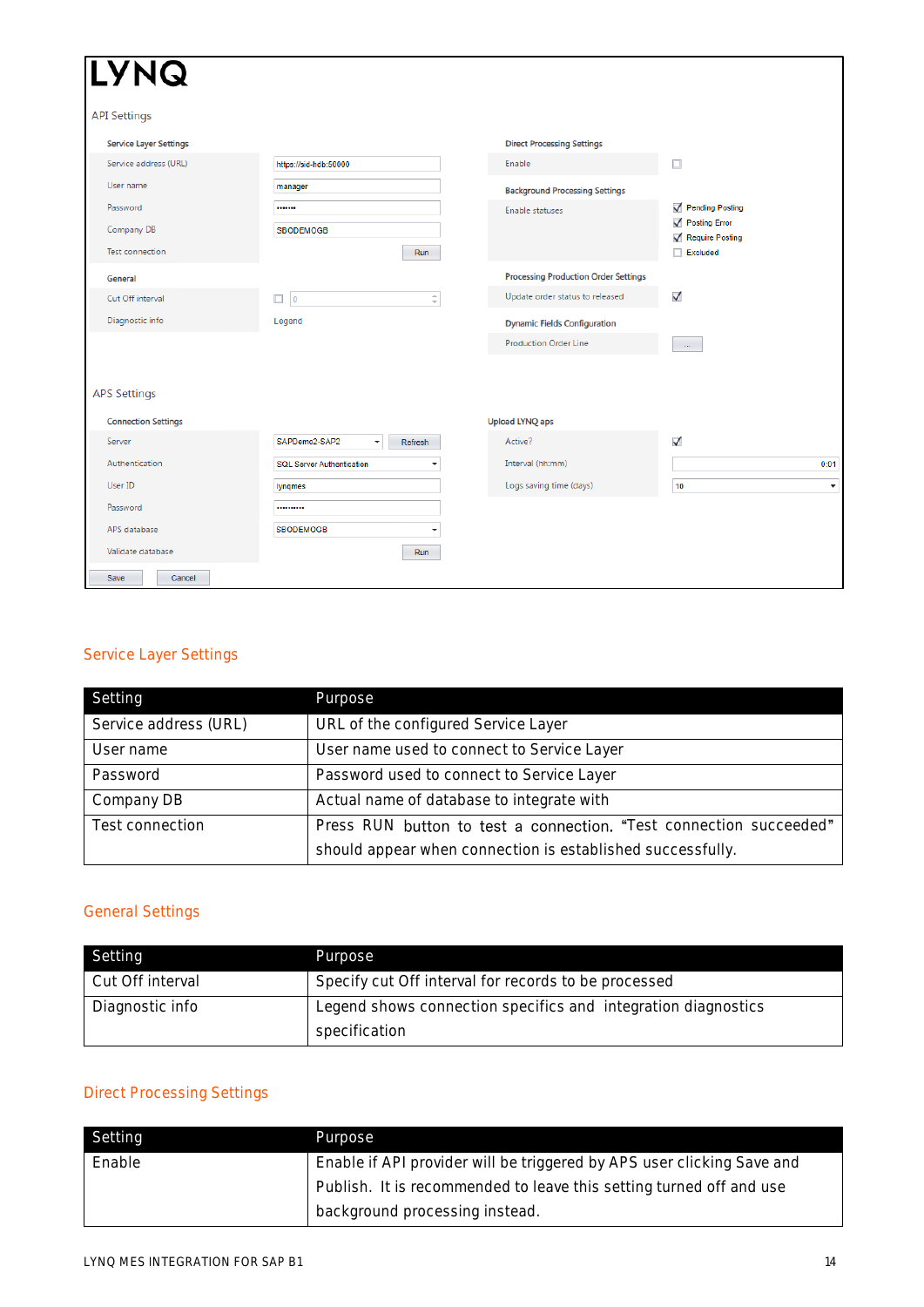| Setting         | Purpose                                                                                                                                   |  |  |
|-----------------|-------------------------------------------------------------------------------------------------------------------------------------------|--|--|
| Enable statuses | Check on the status types to be included in background processing.<br>Note: When enabled, the integration of scheduling data between LYNQ |  |  |
|                 | and SAP B1 will be active for the status types checked on.                                                                                |  |  |
|                 | Pending Posting<br>Posting Error                                                                                                          |  |  |
|                 | Require Posting                                                                                                                           |  |  |
|                 | Excluded                                                                                                                                  |  |  |
|                 | Typically, you would enable all status types except Excluded                                                                              |  |  |
|                 | The Publish State column in LYNQ aps                                                                                                      |  |  |
|                 | Job Orders -5043                                                                                                                          |  |  |
|                 | Drag a column header here to group by that column.                                                                                        |  |  |
|                 | $\vert \overline{=} \vert$ Publish State<br>Materials? Stage ID?<br>Publish Message<br>Scheduled?                                         |  |  |
|                 | PendingPosting                                                                                                                            |  |  |
|                 | ■ PendingPosting<br>Πŝ                                                                                                                    |  |  |
|                 | $+$<br>PendingPosting<br>ΠĖ                                                                                                               |  |  |
|                 | $+$<br>PendingPosting                                                                                                                     |  |  |

# Processing Production Order Settings

| Setting                | Purpose                                                            |
|------------------------|--------------------------------------------------------------------|
| Update order status to | If enabled scheduled orders will have updated status to "Released" |
| released               |                                                                    |

### Dynamic Fields Configuration

| Setting               | Purpose                                                                                                                |
|-----------------------|------------------------------------------------------------------------------------------------------------------------|
| Production Order Line | In this section map the UDFs configured for Production Order Lines.<br>LYNQ has reserved following fields for mapping: |
|                       | Scheduled Work Centre - the resource that has been schedule by<br>APS. Should be defined as alpha value in SAP B1.     |

# Connection Settings

| Setting        | Purpose                                                                      |  |  |
|----------------|------------------------------------------------------------------------------|--|--|
| Server         | Specify SQL server name                                                      |  |  |
| Authentication | Choose type of authentication to connect to the database (SQL or<br>windows) |  |  |
| User ID        | Specify user id used to connect                                              |  |  |
| Password       | Specify user id password                                                     |  |  |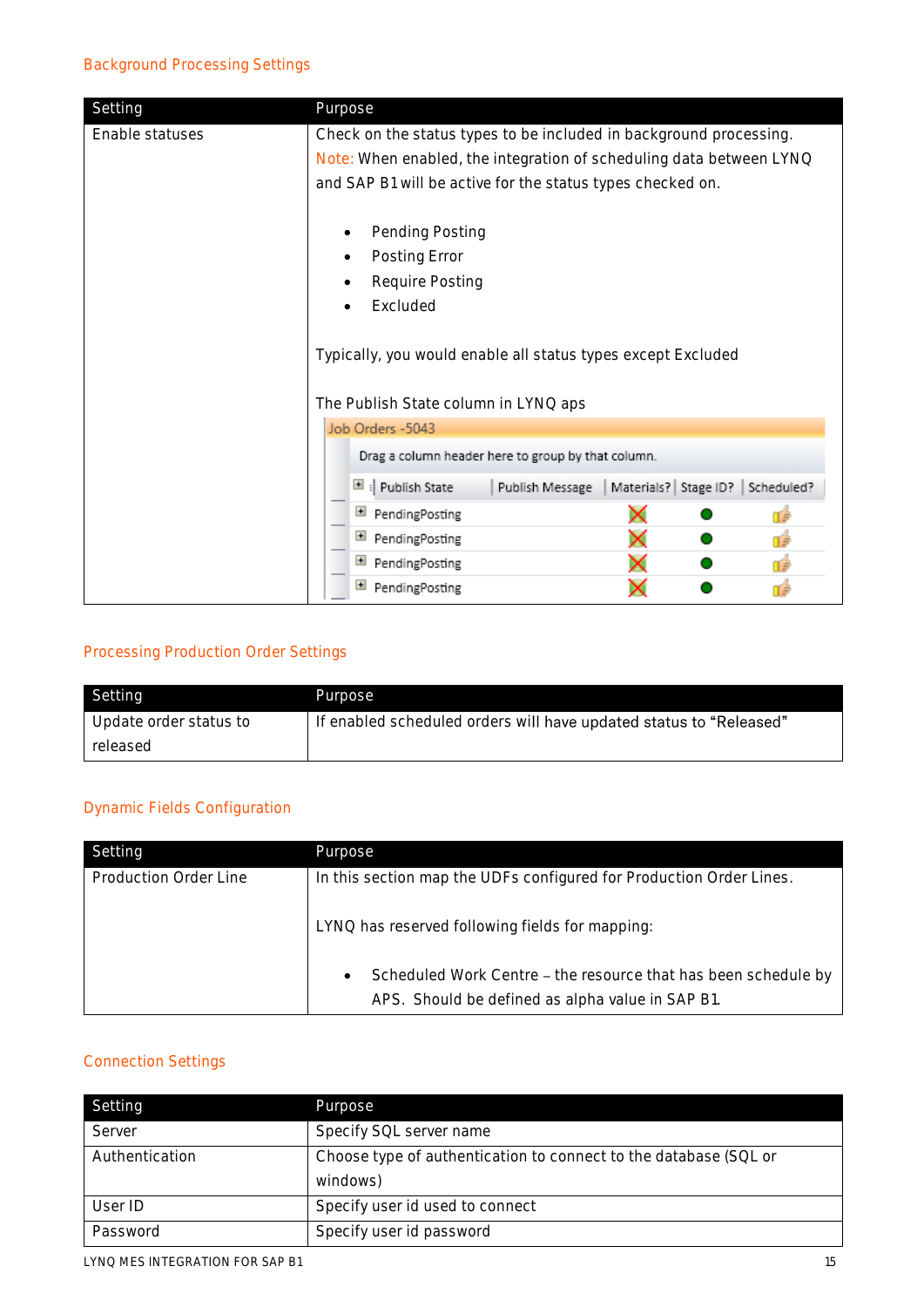| APS Database | Specify APS database (staging SQL database) |
|--------------|---------------------------------------------|
|              |                                             |

#### Upload LYNQ aps Settings

| Setting                                                                                               | Purpose                                                          |  |  |  |
|-------------------------------------------------------------------------------------------------------|------------------------------------------------------------------|--|--|--|
| Active                                                                                                | Use this setting to activate or deactivate automatic processing  |  |  |  |
| Interval (hh:mm)                                                                                      | Set the occurrence of the automatic transaction posting process. |  |  |  |
|                                                                                                       | The minimum interval is 1 minute.                                |  |  |  |
| Log saving time (days)<br>Set the log history retention duration for this integration. Log history is |                                                                  |  |  |  |
|                                                                                                       | normally used for the support and troubleshooting purposes.      |  |  |  |

# APS Integration Settings

Once the LYNQ aps to SAP B1 API provider settings have been configured in LYNQ api, you will need to configure APS for integration. This is done using the Company Settings menu option in LYNQ aps.

| $\mathbf x$<br><b>Edit Settings</b>                                                                                                                                                                                                                   |                                                                                                                                                                                                                                                                                         |  |  |  |
|-------------------------------------------------------------------------------------------------------------------------------------------------------------------------------------------------------------------------------------------------------|-----------------------------------------------------------------------------------------------------------------------------------------------------------------------------------------------------------------------------------------------------------------------------------------|--|--|--|
| <b>SETTINGS</b><br>▼<br>General<br>Integration<br>User Access                                                                                                                                                                                         | <b>PMOM</b> Integration<br>http://servername/lynqmom<br>2016 R2 and higher<br>$\overline{\phantom{a}}$<br>Running version                                                                                                                                                               |  |  |  |
| JOB ORDER MANAGEMENT<br>▼<br>Job Order Import & Rules<br>MATERIALS PLANNING<br>$\overline{\mathbf{v}}$<br>MRP Imports & Rules<br>FINITE CAPACITY SCHEDULING<br>$\overline{\mathbf{v}}$<br>Designer<br>Planning Interval<br>Scheduling & Routing Rules | <b>FERP</b> Integration<br>Processing type<br>Lynq API<br>$\overline{\phantom{a}}$<br><b>r</b> LYNQ api Integration<br>http://localhost/lynqapi<br>Host URL<br>Open<br>http://localhost/lynqapi.services<br>Service URL<br>Connect<br>9: ERPNRL<br>$\overline{\phantom{a}}$<br>Instance |  |  |  |
| Tracking<br>Reset settings<br>Reset layout<br>Load                                                                                                                                                                                                    | Quick save<br>OK<br>Save<br>Cancel                                                                                                                                                                                                                                                      |  |  |  |

| Setting         | Purpose                                                                  |
|-----------------|--------------------------------------------------------------------------|
| MOM integration | Determines the URL of the LYNQ mom installation. When set, the user      |
|                 | will be able to open reports and dashboards in LYNQ mom directly from    |
|                 | LYNQ aps.                                                                |
| Running version | Field used by Legacy installations of LYNQ. Set to 2016 R2 and higher.   |
| Processing type | Determines the integration processing type. Set to Lyng API.             |
| <b>Host URL</b> | Determines the LYNQ api URL address. Use the Tab Key to automatically    |
|                 | populate the Service URL based upon the Host URL value provided.         |
| Service URL     | Determines the LYNQ api Services URL address                             |
| Instance        | Determines the LYNQ api instance to use. Select the correct instance for |
|                 | the company open in APS.                                                 |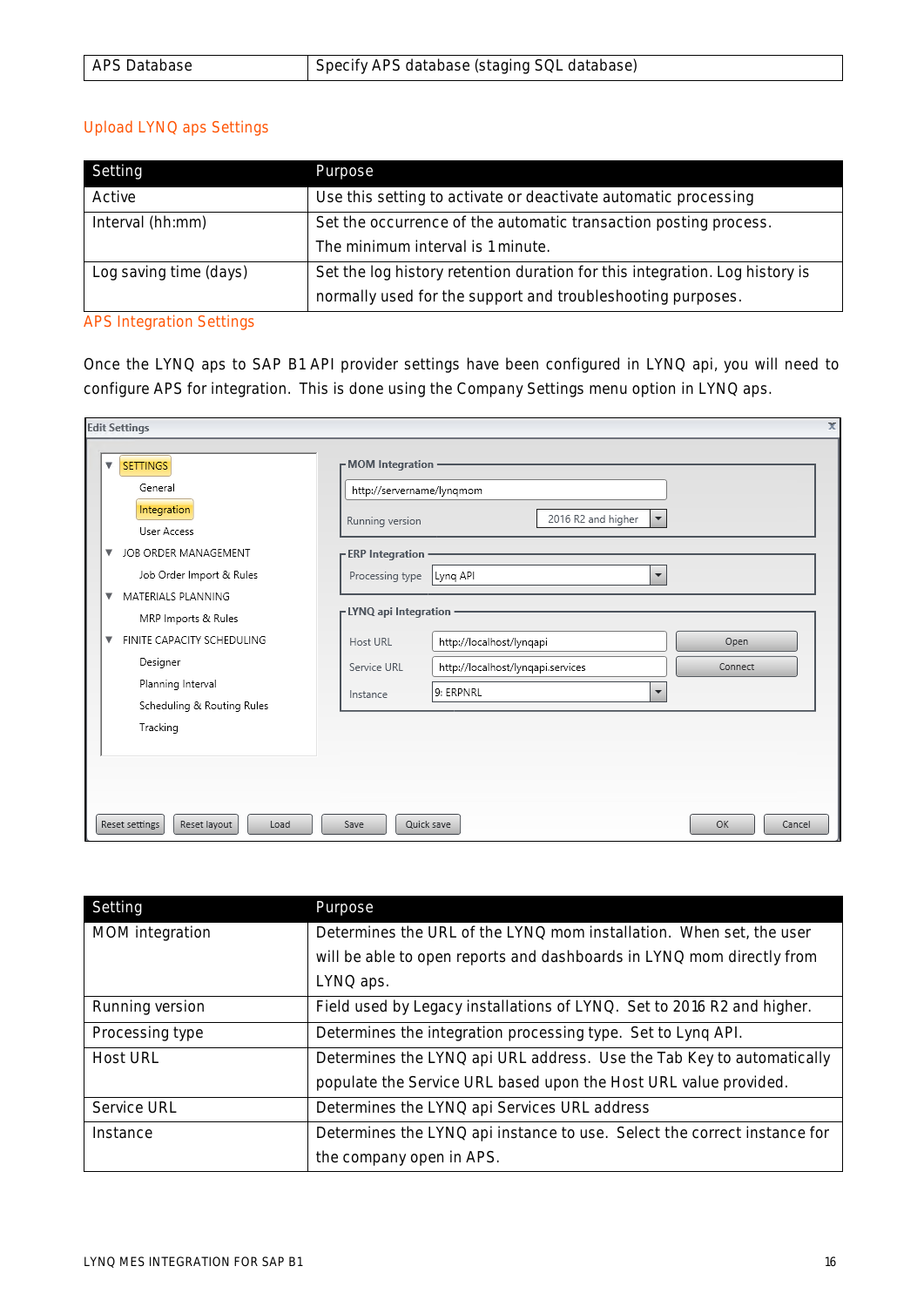# Inbound Integration to MOM

# Inbound LYNQ API Settings

• LYNQ api settings not required for MOM due to direct SQL read integration method

# Outbound Integration from MOM

LYNQ mom performs outbound integration to SAP B1 using Service Layer API. In all cases, LYNQ uses SAP B1 endpoints to post LYNQ transactions to SAP B1.

# Integrated MOM Transactions

| LYNQ Transaction      | <b>Transaction Type</b>         | Post      | Unpost    | Comments                        |
|-----------------------|---------------------------------|-----------|-----------|---------------------------------|
| Labour                | Productive Time                 | Yes       | Yes       | Posting a Labour transaction    |
|                       |                                 |           |           | from LYNQ will generate an      |
|                       |                                 |           |           | issue for production            |
|                       |                                 |           |           | transaction in SAP B1           |
|                       | Non Productive Time             | <b>No</b> | <b>No</b> | N/A                             |
| <b>Equipment Time</b> | Productive Time                 | Yes       | Yes       | Posting a Labour transaction    |
|                       |                                 |           |           | from LYNQ will generate an      |
|                       |                                 |           |           | issue for production            |
|                       |                                 |           |           | transaction in SAP B1           |
|                       | Non Productive Time             | <b>No</b> | <b>No</b> | N/A                             |
| Quantity              | <b>Operation Good Quantity</b>  | <b>No</b> | <b>No</b> | N/A                             |
|                       | Job Receipt (Last Operation)    | Yes       | <b>No</b> | Posting a Labour transaction    |
|                       |                                 |           |           | from LYNQ will generate an      |
|                       |                                 |           |           | issue for production and a      |
|                       |                                 |           |           | Receipt from Production         |
|                       |                                 |           |           | transaction in SAP B1           |
| Scrap                 | <b>Operation Scrap Quantity</b> | <b>No</b> | <b>No</b> | N/A                             |
|                       | <b>Production Scrap</b>         | Yes       | Yes       | Posting a Scrap transaction     |
|                       |                                 |           |           | from LYNQ will generate a       |
|                       |                                 |           |           | Receipt from Production         |
|                       |                                 |           |           | transaction in SAP B1           |
| Material Issue        | Material Issue                  | Yes       | Yes       | Posting a Material Issue from   |
|                       |                                 |           |           | LYNQ will generate an issue for |
|                       |                                 |           |           | production transaction in SAP   |
|                       |                                 |           |           | <b>B1</b>                       |
| Material Reject       | Material Reject                 | <b>No</b> | <b>No</b> | N/A                             |
| <b>Status</b>         | <b>Operation Status</b>         | <b>No</b> | No        | As UDF mapped in Dynamics       |
|                       |                                 |           |           | Field Configuration in LYNQ     |
|                       |                                 |           |           | api                             |
|                       | Job Status                      | No        | <b>No</b> | As UDF mapped in Dynamics       |
|                       |                                 |           |           | Field Configuration in LYNQ     |
|                       |                                 |           |           | api                             |
| Production Issues     | Production Issue                | <b>No</b> | No        | N/A                             |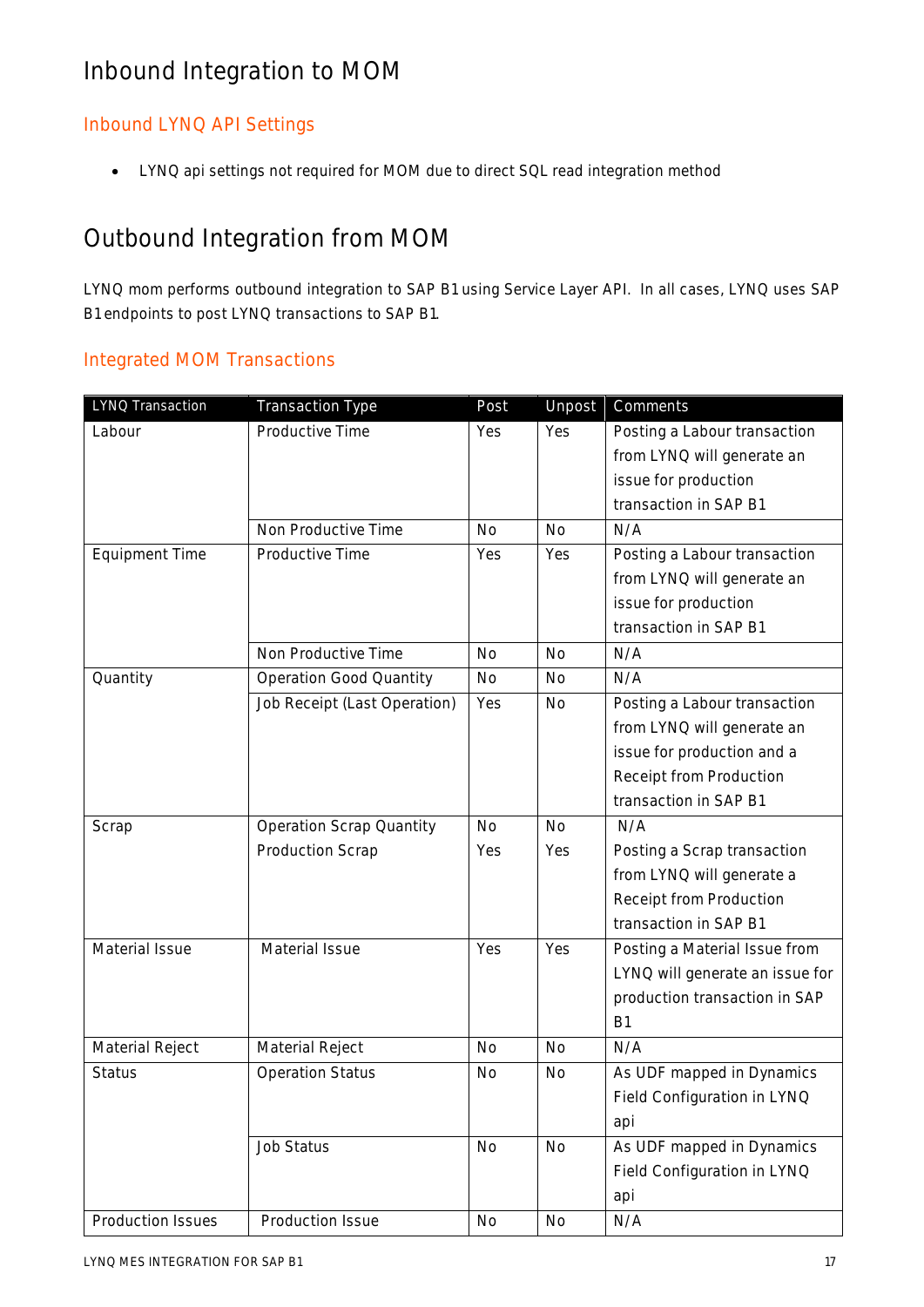Note: Transaction Unposting is realised via posting of the same transaction with the opposite (negative) value.

# SAP B1 API methods:

| SAP B1 API          | API method |
|---------------------|------------|
| InventoryGenExit    | POST       |
| InventoryGenEntries | POST       |

### Outbound LYNQ API Settings

Outbound integration settings can be enabled or disabled for each instance of LYNQ mom. In situations where the SAP B1 environment has multiple companies, multiple instances of MOM are required. The integration settings are configured within the LYNQ api component. LYNQ api can support multiple instances of LYNQ mom and each instance can have different settings.

| <b>LYNQ</b><br>Instance Settings<br><b>Entity Settings</b> | <b>API Settings</b><br>New       | Edit<br>Delete     |                                                     |             |                                                          |       |                                      |                            | रू<br>$\bullet$<br>ᇦ<br><b>ERPNRL</b><br>LOCALHOST\ERPNRL |
|------------------------------------------------------------|----------------------------------|--------------------|-----------------------------------------------------|-------------|----------------------------------------------------------|-------|--------------------------------------|----------------------------|-----------------------------------------------------------|
|                                                            | □                                | API Provider       |                                                     | Description |                                                          | State |                                      |                            |                                                           |
| Parameter Settings                                         |                                  |                    |                                                     |             |                                                          |       |                                      |                            |                                                           |
| Menu Builder                                               | $\mathbb{R}$<br>□                | SAP B1 to LYNQ     |                                                     |             | SAP B1 to LYNQ Download API                              | Idle  | Settings                             | Execute                    | Get Log                                                   |
| User Settings                                              | $\Box$<br>$\mathbb{R}$           | LYNQ aps to SAP B1 |                                                     |             | LYNQ aps to SAP B1 Upload API                            | Idle  | Settings                             | Execute                    | Get Log                                                   |
| Entity User Groups Settings                                | k<br>□                           | LYNQ mom to SAP B1 |                                                     |             | LYNQ mom to SAP B1 Upload API                            | Idle  | Settings                             | Execute                    | Get Log                                                   |
| Export Items                                               |                                  |                    |                                                     |             |                                                          |       |                                      |                            |                                                           |
| Import Items                                               |                                  |                    |                                                     |             |                                                          |       |                                      |                            |                                                           |
| Licensing                                                  |                                  |                    |                                                     |             |                                                          |       |                                      |                            |                                                           |
| Roles Administration                                       |                                  |                    |                                                     |             |                                                          |       |                                      |                            |                                                           |
|                                                            |                                  |                    |                                                     |             |                                                          |       |                                      |                            |                                                           |
| Global Settings                                            |                                  |                    |                                                     |             |                                                          |       |                                      |                            |                                                           |
| Modules                                                    |                                  |                    |                                                     |             |                                                          |       |                                      |                            |                                                           |
| <b>API Settings</b>                                        |                                  |                    |                                                     |             |                                                          |       |                                      |                            |                                                           |
|                                                            |                                  |                    |                                                     |             |                                                          |       |                                      |                            |                                                           |
| <b>API Settings</b>                                        |                                  |                    |                                                     |             |                                                          |       |                                      |                            |                                                           |
| <b>Service Layer Settings</b>                              |                                  |                    | <b>Transaction Types to Process</b>                 |             |                                                          |       | <b>Issue for Production Settings</b> |                            |                                                           |
| Service address (URL)                                      | https://sid-hdb:50000            |                    | Labor time                                          |             | ✓                                                        |       | Serial number to populate            | Manufacturer Serial Number | ٠                                                         |
| User name                                                  | manager                          |                    | Equipment time                                      |             | √                                                        |       | Serial number for range              | Defines start of range     | ٠                                                         |
| Password                                                   |                                  |                    | Operation quantity                                  |             | $\checkmark$                                             |       | <b>Status Settings</b>               |                            |                                                           |
| Company DB                                                 | <b>SBODEMOGB</b>                 |                    | Material issue                                      |             | √                                                        |       | Production order closure on final    | √                          |                                                           |
| Test connection                                            |                                  | Run                | Operation status                                    |             | $\checkmark$                                             |       | operation                            |                            |                                                           |
| General                                                    |                                  |                    | Production reporting                                |             | $\checkmark$                                             |       | <b>Dynamic Fields Configuration</b>  |                            |                                                           |
| Cut Off interval                                           | $\Box$ 0                         | ¢                  | Production scrap                                    |             | $\checkmark$                                             |       | Production order stage               |                            |                                                           |
| Decimals count                                             | $\pmb{\mathfrak{o}}$             | ÷                  | <b>Receipt from Production Settings</b>             |             |                                                          |       |                                      |                            |                                                           |
| Diagnostic info                                            | Legend                           |                    | Serial number to populate                           |             | Manufacturer Serial Number<br>$\cdot$                    |       |                                      |                            |                                                           |
|                                                            |                                  |                    | Batch number processing                             |             | Set batch number to production order numb *<br>$\ddot{}$ |       |                                      |                            |                                                           |
|                                                            |                                  |                    | Serial number processing<br>Serial number for range |             | Use serial number specified in transaction<br>٠          |       |                                      |                            |                                                           |
|                                                            |                                  |                    |                                                     |             | Defines start of range                                   |       |                                      |                            |                                                           |
| <b>MOM Settings</b>                                        |                                  |                    |                                                     |             |                                                          |       |                                      |                            |                                                           |
| <b>Connection Settings</b>                                 |                                  |                    | <b>Post Transactions</b>                            |             |                                                          |       |                                      |                            |                                                           |
| Server                                                     | localhost                        | $\star$ Refresh    | Active?                                             |             | $\checkmark$                                             |       |                                      |                            |                                                           |
| Authentication                                             | <b>SQL Server Authentication</b> | ٠                  | Interval (hh:mm)                                    |             | 0:02                                                     |       |                                      |                            |                                                           |
| User ID                                                    | thinklyng                        |                    | Logs saving time (days)                             |             | 10<br>Ψ                                                  |       |                                      |                            |                                                           |
| Password                                                   |                                  |                    |                                                     |             |                                                          |       |                                      |                            |                                                           |
| MOM Data database                                          | Mom_SBODEMOGB_Data               | $\ddot{}$          |                                                     |             |                                                          |       |                                      |                            |                                                           |
| Validate database                                          |                                  | Run                |                                                     |             |                                                          |       |                                      |                            |                                                           |
| Save<br>Cancel                                             |                                  |                    |                                                     |             |                                                          |       |                                      |                            |                                                           |
|                                                            |                                  |                    |                                                     |             |                                                          |       |                                      |                            |                                                           |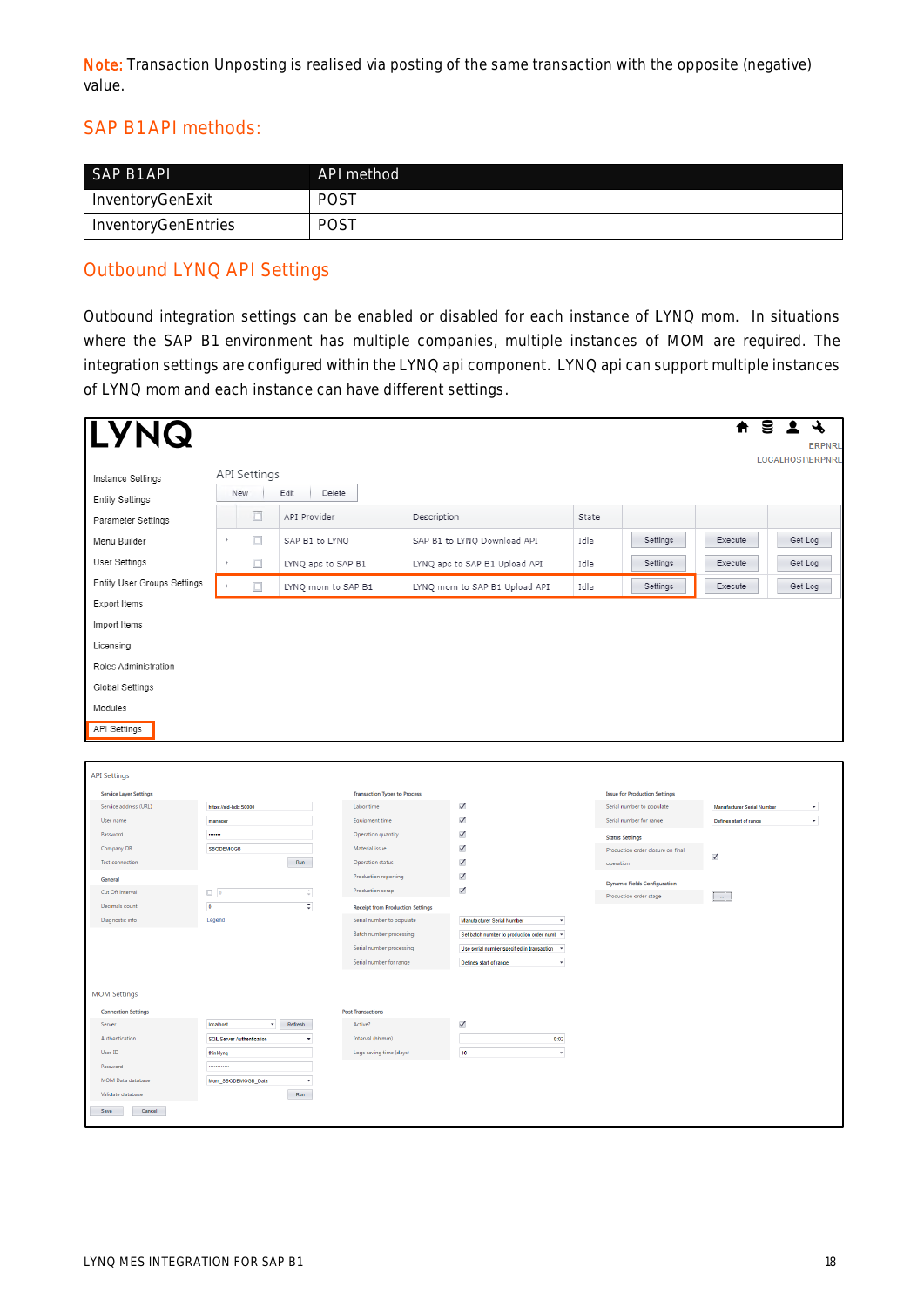# Service Layer Settings

| Setting               | Purpose                                                            |
|-----------------------|--------------------------------------------------------------------|
| Service address (URL) | URL of the configured Service Layer                                |
| User name             | User name used to connect to Service Layer                         |
| Password              | Password used to connect to Service Layer                          |
| Company DB            | Actual name of database to integrate with                          |
| Test connection       | Press RUN button to test a connection. "Test connection succeeded" |
|                       | should appear when connection is established successfully.         |

# General Settings

| Setting          | Purpose                                                                    |
|------------------|----------------------------------------------------------------------------|
| Cut Off interval | Number of days cut off range that LYNQ api should post transactions, (i.e. |
|                  | post transactions where accounting date is within last 30 days).           |
| Decimals count   | Number of decimals that LYNQ api should round transaction values to        |
| Legend           | Technical field, enabled for troubleshooting purposes                      |

# Transaction Types to Process Settings

| Setting            | Purpose                                                                                                                                                                                                                                                                                                                                                                                                                                                                      |
|--------------------|------------------------------------------------------------------------------------------------------------------------------------------------------------------------------------------------------------------------------------------------------------------------------------------------------------------------------------------------------------------------------------------------------------------------------------------------------------------------------|
| Labour time        | Enable this setting to post labour time transactions to SAP B1.                                                                                                                                                                                                                                                                                                                                                                                                              |
|                    | It is important to understand how labour time is integrated. LYNQ cannot<br>post to a resource that differs from the one setup within the route stage.                                                                                                                                                                                                                                                                                                                       |
|                    | When performing an issue for production (for resources) it is not possible<br>to specify an employee number. Therefore, regardless of the employee<br>number in the LYNQ transaction, LYNQ api would look up a relevant<br>resource number of a labour type for the production order and stage<br>specified. Postings would be made to that resource only. If a labour type<br>resource is not found an error message is provided and the transaction is<br>marked as error. |
|                    | LYNQ mom operates in hours and maps the hours spent to the quantity to<br>issue. Therefore, a ratio is defined from the value set in Time per resource<br>Units. (Resource Master Data in SAP B1). Decimal hours logged in LYNQ<br>are multiplied by that ratio which determines the quantity to issue.                                                                                                                                                                      |
| Equipment time     | Enable this setting to post machine time transactions to SAP B1.                                                                                                                                                                                                                                                                                                                                                                                                             |
|                    | Every equipment transaction generated by LYNQ would have a machine<br>associated with it. LYNQ api validates whether the machine in the LYNQ<br>transaction is setup as a resource for the route stage in SAP B1. If the<br>machine resource is found, the transaction will post. If the machine<br>resource is not found, the transaction is marked as error.<br>LYNQ converts machine times to quantity, similar to the logic described for<br>labour time.                |
| Operation quantity | Enable this setting to post quantity transactions to SAP B1.                                                                                                                                                                                                                                                                                                                                                                                                                 |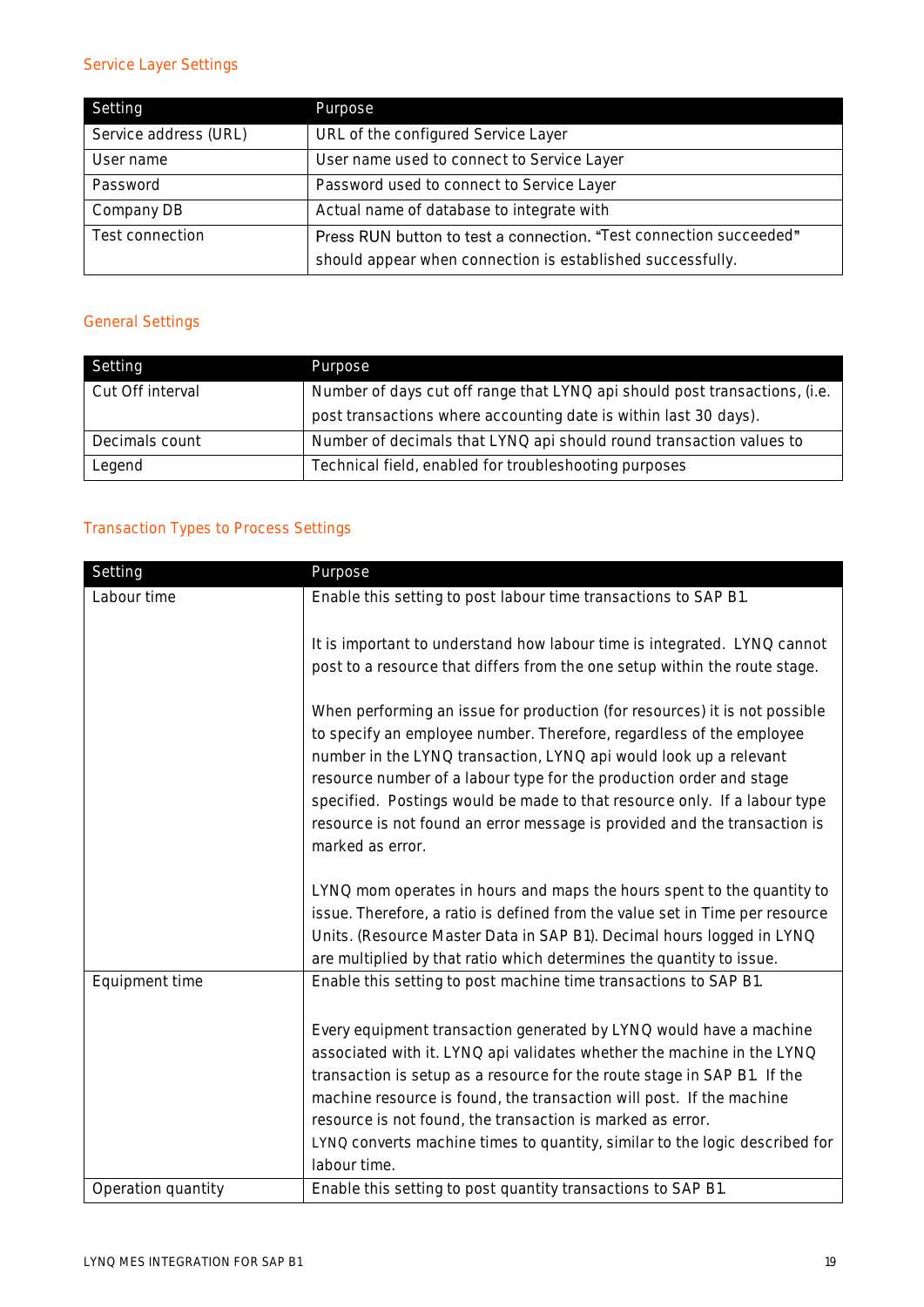|                      | Note: This is only possible on the condition that a User Defined Field     |
|----------------------|----------------------------------------------------------------------------|
|                      | (UDF) is created in SAP B1 and mapped properly within Inbound and          |
|                      | Outbound Data Settings, i.e. in Dynamic Field Configuration.               |
| Material issue       | Enable this setting to post Material Issue transactions to SAP B1.         |
|                      |                                                                            |
| Operation status     | Enable this setting to post Status transactions to SAP B1.                 |
|                      |                                                                            |
|                      | Note: This is only possible on the condition that a User Defined Field     |
|                      | (UDF) is created in SAP B1 and mapped properly within Inbound and          |
|                      | Outbound Data Settings, i.e. in Dynamic Field Configuration.               |
| Production reporting | Enable this setting to post completed quantity for the production order to |
|                      | SAP B1.                                                                    |
|                      |                                                                            |
|                      | Note: Receipt from production is performed when entering quantity          |
|                      | completed for the last operation (stage). Good quantity is posted as a     |
|                      | transaction type "complete".                                               |
| Production scrap     | Enable this setting to post scrapped quantity for the production order to  |
|                      | SAP B1.                                                                    |
|                      |                                                                            |
|                      | Note: Receipt from production is performed when entering quantity          |
|                      | scrapped for the last operation (stage). LYNQ takes into consideration     |
|                      | scrap entered and posts it as transaction type "reject".                   |

# Receipt from Production Settings

| Setting                   | Purpose                                                                    |
|---------------------------|----------------------------------------------------------------------------|
| Serial number to populate | This setting defines which serial number field is updated in SAP B1 when   |
|                           | performing a Receipt from Production.                                      |
|                           |                                                                            |
|                           | Available Options:                                                         |
|                           |                                                                            |
|                           | Manufacturer Serial Number                                                 |
|                           | Internal Serial Number                                                     |
|                           |                                                                            |
|                           | Note: Use the Serial Number field in LYNQ to specify the Mfg. Serial No or |
|                           | the Serial No value.                                                       |
| Batch number processing   | The setting defines whether the batch number specified in the LYNQ         |
|                           | transaction or the production order number is posted as the batch          |
|                           | number.                                                                    |
|                           |                                                                            |
|                           | Available Options:                                                         |
|                           |                                                                            |
|                           | Use Batch Number specified in the transaction                              |
|                           | Use Production Order number to Batch Number                                |
|                           |                                                                            |
|                           | Note: Use the Serial Number field in LYNQ to specify the batch number      |
|                           | value.                                                                     |
| Serial number processing  | This setting forces LYNQ to use serial numbers captured within transaction |
|                           | (entered in LYNQ Workbench, Timesheets or Transaction review).             |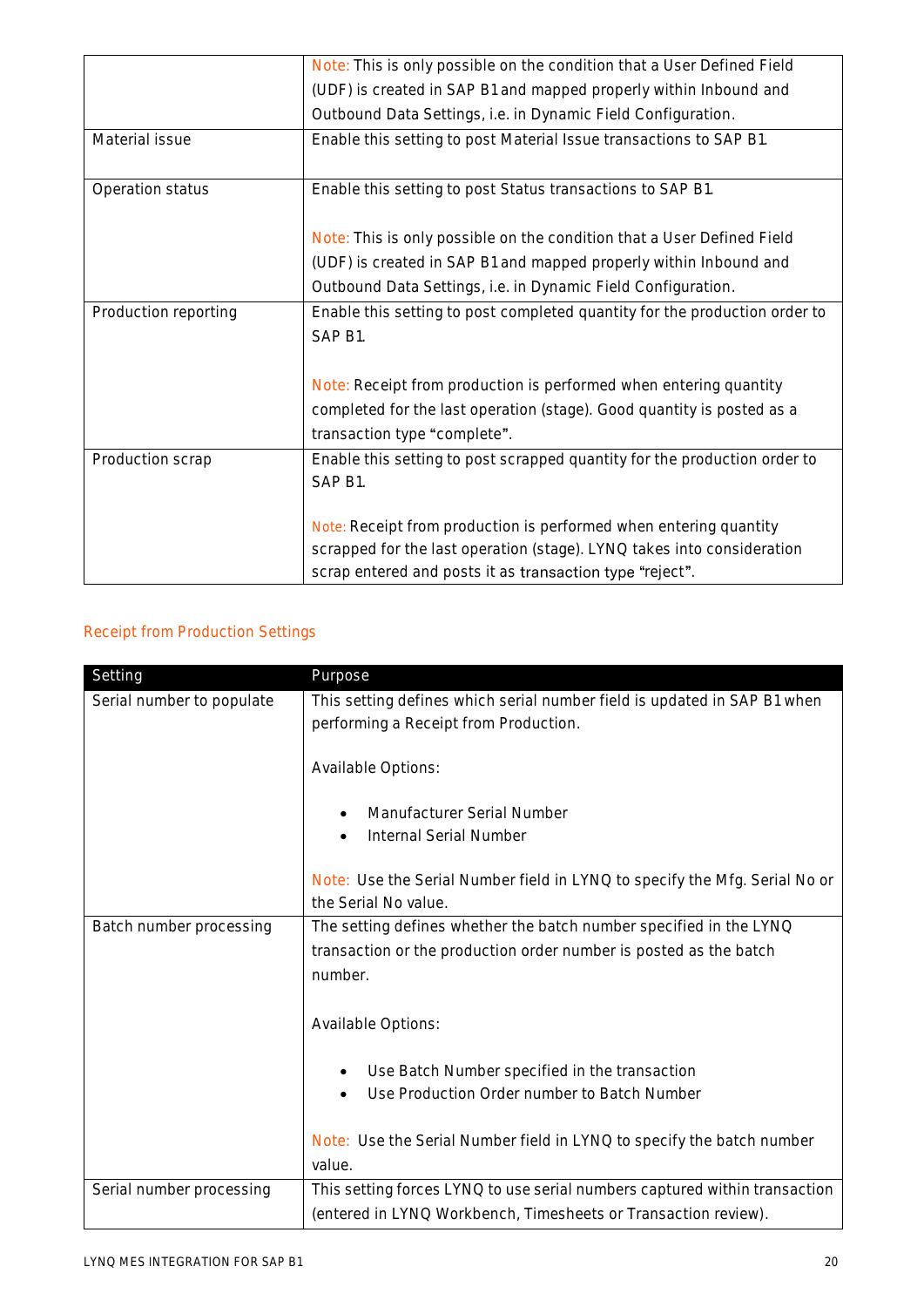| Serial number for range | This field defines whether the serial number entered in the LYNQ                                                                                                                                                                                                                                                         |
|-------------------------|--------------------------------------------------------------------------------------------------------------------------------------------------------------------------------------------------------------------------------------------------------------------------------------------------------------------------|
|                         | transaction will define the start or end range value.                                                                                                                                                                                                                                                                    |
|                         | Available Options:                                                                                                                                                                                                                                                                                                       |
|                         | Defines Start of Range<br>$\bullet$<br>Defines End of Range<br>$\bullet$                                                                                                                                                                                                                                                 |
|                         | For example, if this setting is set to Defines Start of Range and 10 units are<br>specified with the serial number Serial15, LYNQ will generate 10 unique<br>serials from Serial15 to Serial24. If this setting is to Defines End of Range,<br>the serial numbers will decrease the number portion of the entered value. |

# Issue for Production Settings

| Setting                   | Purpose                                                                                                         |
|---------------------------|-----------------------------------------------------------------------------------------------------------------|
| Serial number to populate | This setting defines which serial number field is updated in SAP B1 when<br>performing an Issue for Production. |
|                           | Available Options:                                                                                              |
|                           | Manufacturer Serial Number                                                                                      |
|                           | Internal Serial Number<br>٠                                                                                     |
|                           | Note: Use the Serial Number field in LYNQ to specify the Mfg. Serial No                                         |
|                           | or the Serial No value. Lot Numbers are not supported.                                                          |
| Serial number for range   | This field defines whether the serial number entered in the LYNQ                                                |
|                           | transaction will define the start or end range value.                                                           |
|                           | Available Options:                                                                                              |
|                           | Defines Start of Range                                                                                          |
|                           | Defines End of Range                                                                                            |
|                           | For example, if this setting is set to Defines Start of Range and 10 units                                      |
|                           | are specified with the serial number Serial15, LYNQ will generate 10 unique                                     |
|                           | serials from Serial15 to Serial24. If this setting is to Defines End of Range,                                  |
|                           | the serial numbers will decrease the number portion of the entered value.                                       |

# Scrap Settings

| Setting                             | Purpose                                                                                                                                                                                                 |
|-------------------------------------|---------------------------------------------------------------------------------------------------------------------------------------------------------------------------------------------------------|
| Post scrap to specific<br>warehouse | Enable this setting to post scrap to the specified warehouse.                                                                                                                                           |
| Reason code for blank value         | Enable this setting to specify a default scrap reason value. The scrap<br>reason value specified in this field will be applied only when the LYNQ<br>transaction does not contain a scrap reason value. |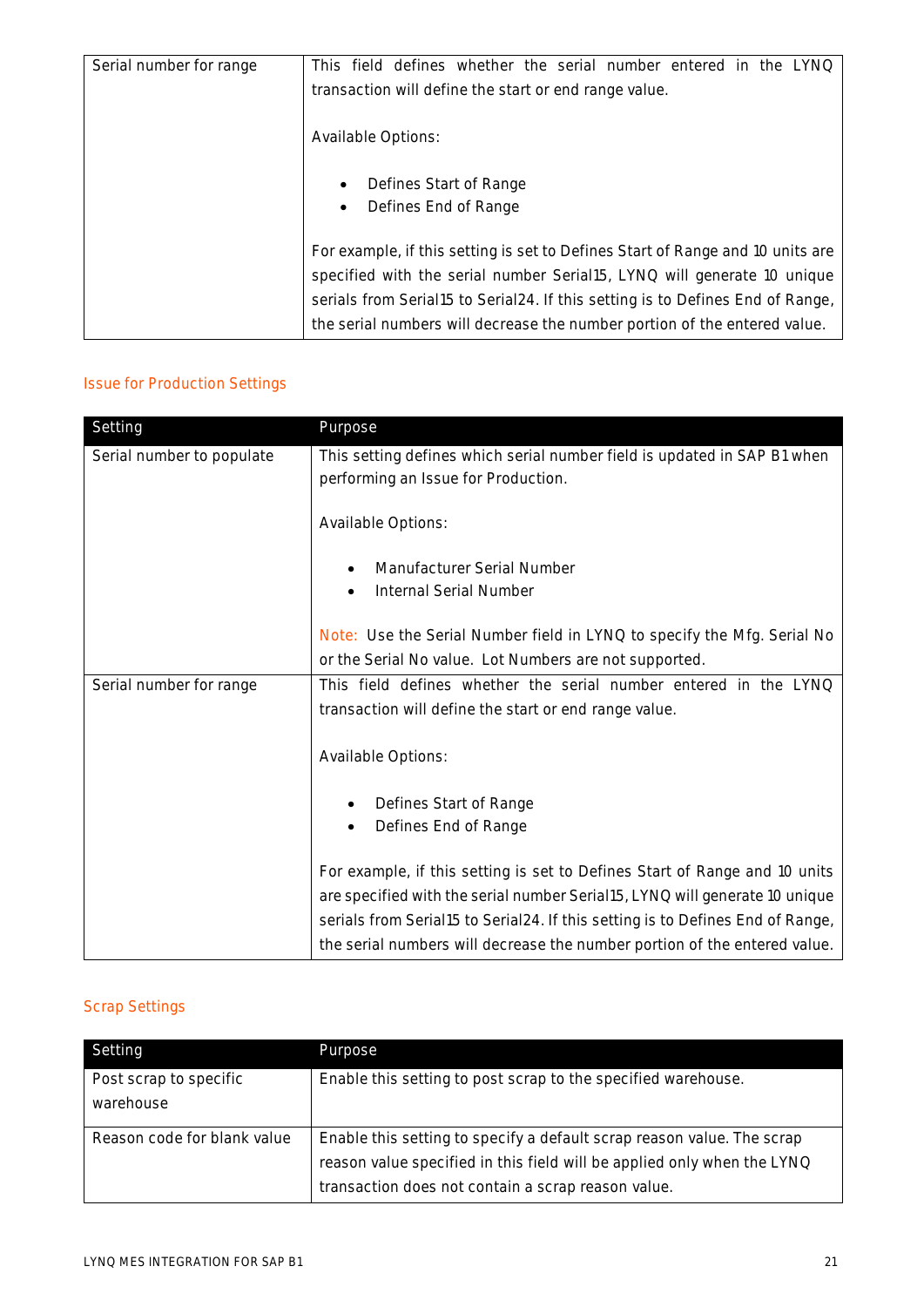#### Status Settings

| Setting                     | Purpose                                                                |
|-----------------------------|------------------------------------------------------------------------|
| Production order closure on | Enable this setting to update the Production Order status to "Closed". |
| final operation             |                                                                        |
|                             | When enabled, the Production Order Status will be set to Closed if a   |
|                             | status transaction is posted against the last route stage from LYNQ.   |
|                             |                                                                        |
|                             | Note: works only if operational status transaction type is checked     |
|                             | (implemented via UDF and mapped in Dynamic fields configuration).      |

### Dynamic Field Configuration

These settings allow the user to select whether user defined fields (UDFs) should be included in the upload of data from LYNQ to SAP B1. LYNQ is able to recognise User Defined Fields (UDF's) created against the following SAP B1 Data Entities. There are fields reserved in LYNQ that transform the User Defined Fields, however these are not mandatory and LYNQ will function without them.

Fields for mapping should be specified in SAP native format, i.e. U\_xxxx where xxxx is the field name given.

| Setting                  | Purpose                                                                                                         |  |
|--------------------------|-----------------------------------------------------------------------------------------------------------------|--|
| Production order stage   | In this section map the UDFs configured for Production Order Stage.                                             |  |
|                          | LYNQ has reserved following fields for mapping:                                                                 |  |
|                          | Operational quantity complete - Numeric value that specifies the<br>quantity completed for the route stage      |  |
|                          | Operational status - Alpha value that specifies the status of the<br>route stage                                |  |
|                          | Fields for mapping should be specified in SAP native format, i.e. U_xxxx                                        |  |
|                          | where xxxx is the field name given.                                                                             |  |
| <b>Transaction Entry</b> | In this section map the UDFs configured for Market Documents.                                                   |  |
|                          | LYNQ has reserved following fields for mapping:                                                                 |  |
|                          | Scrap Reason - Alphanumeric value that specifies the scrap reason<br>value                                      |  |
|                          | Lynq ID - Alphanumeric value that specifies to LYNQ Transaction<br>ID value                                     |  |
|                          | Transaction Type - Alpha value that specifies the transaction<br>activity (i.e. setup. runtime)                 |  |
|                          | Fields for mapping should be specified in SAP native format, i.e. U_xxxx<br>where xxxx is the field name given. |  |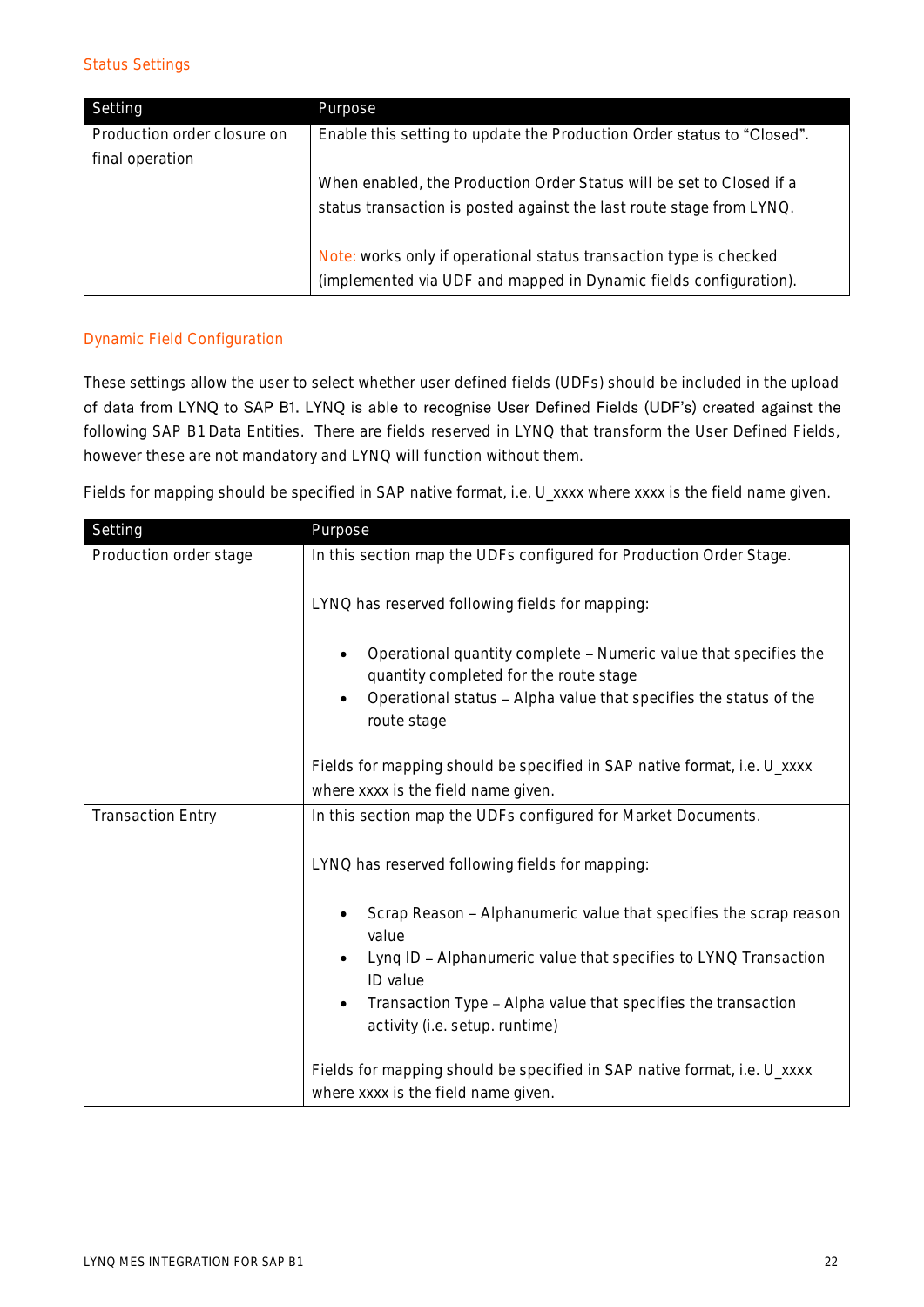#### MOM Settings

MOM settings define which MOM database, LYNQ api should read from when posting transactions to SAP B1. From the MOM Settings area, integration can be enabled or disabled from scheduled synchronisations to SAP B1.

### Connection Settings

| Setting                  | Purpose                                       |
|--------------------------|-----------------------------------------------|
| Server                   | SQL Server Name (where LYNQ Data resides)     |
| Authentication           | Method for authenticating with the SQL Server |
| User ID                  | SQL Login Name                                |
| Password                 | <b>SOL Password</b>                           |
| <b>MOM Data Database</b> | LYNO MOM Data Database                        |

### Post Transactions Settings

| Setting         | Purpose                                                                     |
|-----------------|-----------------------------------------------------------------------------|
| Active          | Use this setting to activate or deactivate automatic transaction posting to |
|                 | SAP B1.                                                                     |
|                 |                                                                             |
|                 | Note this setting is ignored when you manually select the Sync button from  |
|                 | the Transaction Review Screen in LYNQ or when you manually select           |
|                 | Execute from the LYNQ api API Providers screen.                             |
| Interval        | Set the occurrence of automatic transactions posting process.               |
|                 | The minimal value is 1 minute.                                              |
| Log Saving Days | Set the log history retention duration for this integration. Log history is |
|                 | normally used for the support and troubleshooting purposes.                 |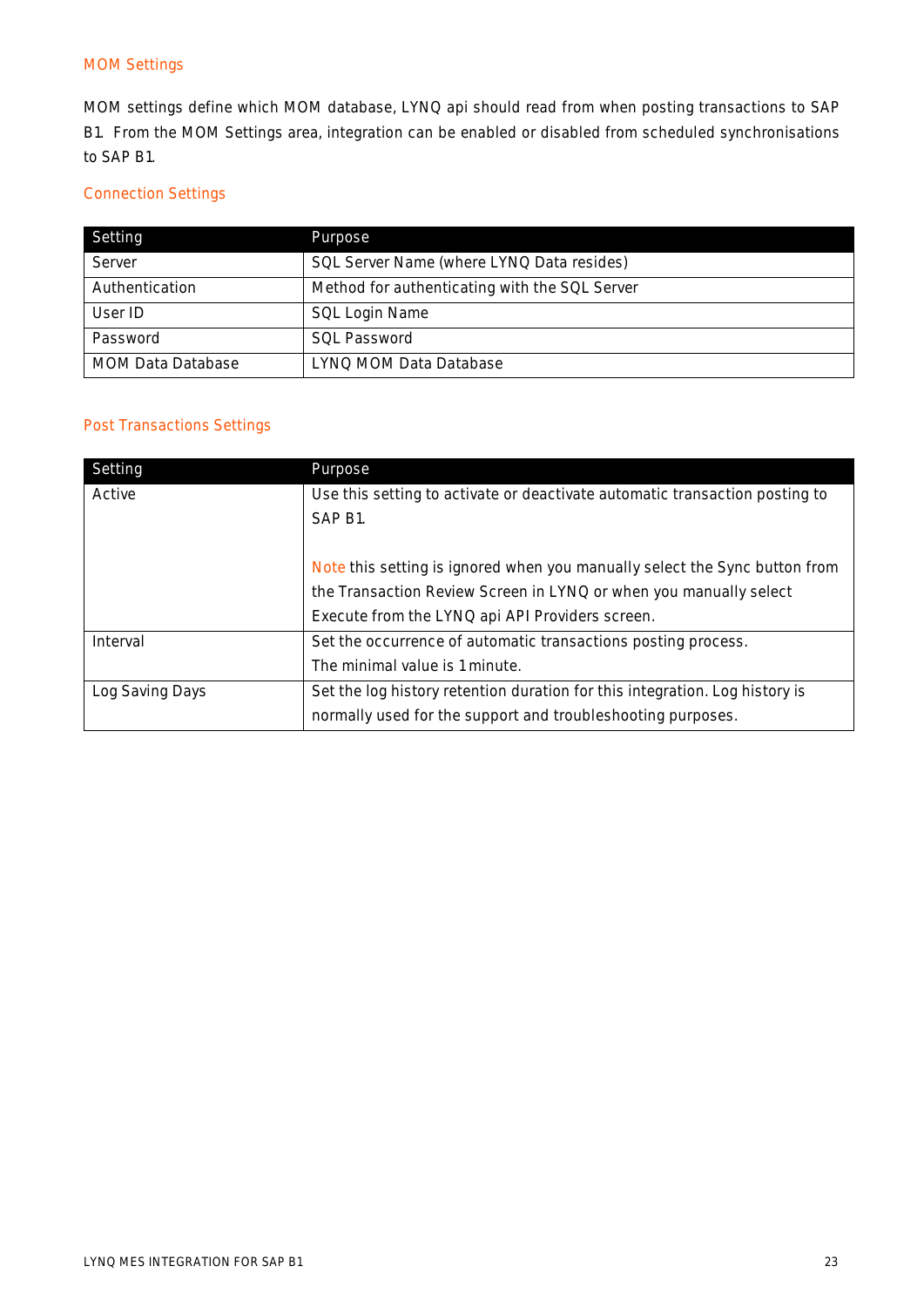# Data Management

This section details data that must be maintained in SAP B1 and why it is required by LYNQ. Inaccurate or missing data will affect how LYNQ functions and how LYNQ integrates with SAP B1.

The best overview of production process in SAP B1 can be found [here.](https://www.youtube.com/playlist?app=desktop&list=PLMdHXbewhZ2SF-qAE2TsIdm2fXHmNF4at)

### Resource Management

### SAP B1 Resource Group Data

Resource Groups are used to group commodities such as machine and labour resources used to produce goods and services.

It is important that resource groups are created and maintained in SAP B1 and resources are created within the resource group to support scheduling and data collection activities in LYNQ. Resource Groups are downloaded by the Service Layer and stored in the LYNQ staging database.

| Resource Group Name<br><b>ASSEMBLY</b><br>Machine<br>▼<br>Resource Type<br>φ<br>Unit of Measure Text<br>↗<br>User-Definable Name<br>Default Std Cost<br><b>Resource Std Cost</b><br>Resource Std Cost 1<br>Resource Std Cost 1<br>15<br>Resource Std Cost 2<br>Resource Std Cost 2 | Resource Groups - Setup |                     | × |
|------------------------------------------------------------------------------------------------------------------------------------------------------------------------------------------------------------------------------------------------------------------------------------|-------------------------|---------------------|---|
|                                                                                                                                                                                                                                                                                    |                         |                     |   |
|                                                                                                                                                                                                                                                                                    |                         |                     |   |
|                                                                                                                                                                                                                                                                                    |                         |                     |   |
|                                                                                                                                                                                                                                                                                    |                         |                     |   |
|                                                                                                                                                                                                                                                                                    |                         |                     |   |
|                                                                                                                                                                                                                                                                                    |                         |                     |   |
|                                                                                                                                                                                                                                                                                    |                         |                     |   |
|                                                                                                                                                                                                                                                                                    |                         |                     |   |
|                                                                                                                                                                                                                                                                                    |                         |                     |   |
|                                                                                                                                                                                                                                                                                    | Resource Std Cost 3     | Resource Std Cost 3 |   |
| Resource Std Cost 4<br>Resource Std Cost 4                                                                                                                                                                                                                                         |                         |                     |   |
| Resource Std Cost 5<br>Resource Std Cost 5                                                                                                                                                                                                                                         |                         |                     |   |
| Resource Std Cost 6<br>Resource Std Cost 6                                                                                                                                                                                                                                         |                         |                     |   |
| Resource Std Cost 7<br>Resource Std Cost 7                                                                                                                                                                                                                                         |                         |                     |   |
| Resource Std Cost 8<br>Resource Std Cost 8                                                                                                                                                                                                                                         |                         |                     |   |
| Resource Std Cost 9<br>Resource Std Cost 9                                                                                                                                                                                                                                         |                         |                     |   |
| Resource Std Cost 10<br>Resource Std Cost 10                                                                                                                                                                                                                                       |                         |                     |   |
|                                                                                                                                                                                                                                                                                    |                         |                     |   |
|                                                                                                                                                                                                                                                                                    |                         |                     |   |
|                                                                                                                                                                                                                                                                                    |                         |                     |   |
|                                                                                                                                                                                                                                                                                    |                         |                     |   |
|                                                                                                                                                                                                                                                                                    |                         |                     |   |
| Cancel<br>OK.                                                                                                                                                                                                                                                                      |                         |                     |   |

#### Important fields to maintain for Resource Group Data

| SAP B1 Setting      | Reason                                          |
|---------------------|-------------------------------------------------|
| Resource Group Name | The Resource Group Name                         |
| Resource Type       | The Type of Resource (i.e. Machine, Labour)     |
| Resource Std Cost   | The default standard cost of the resource group |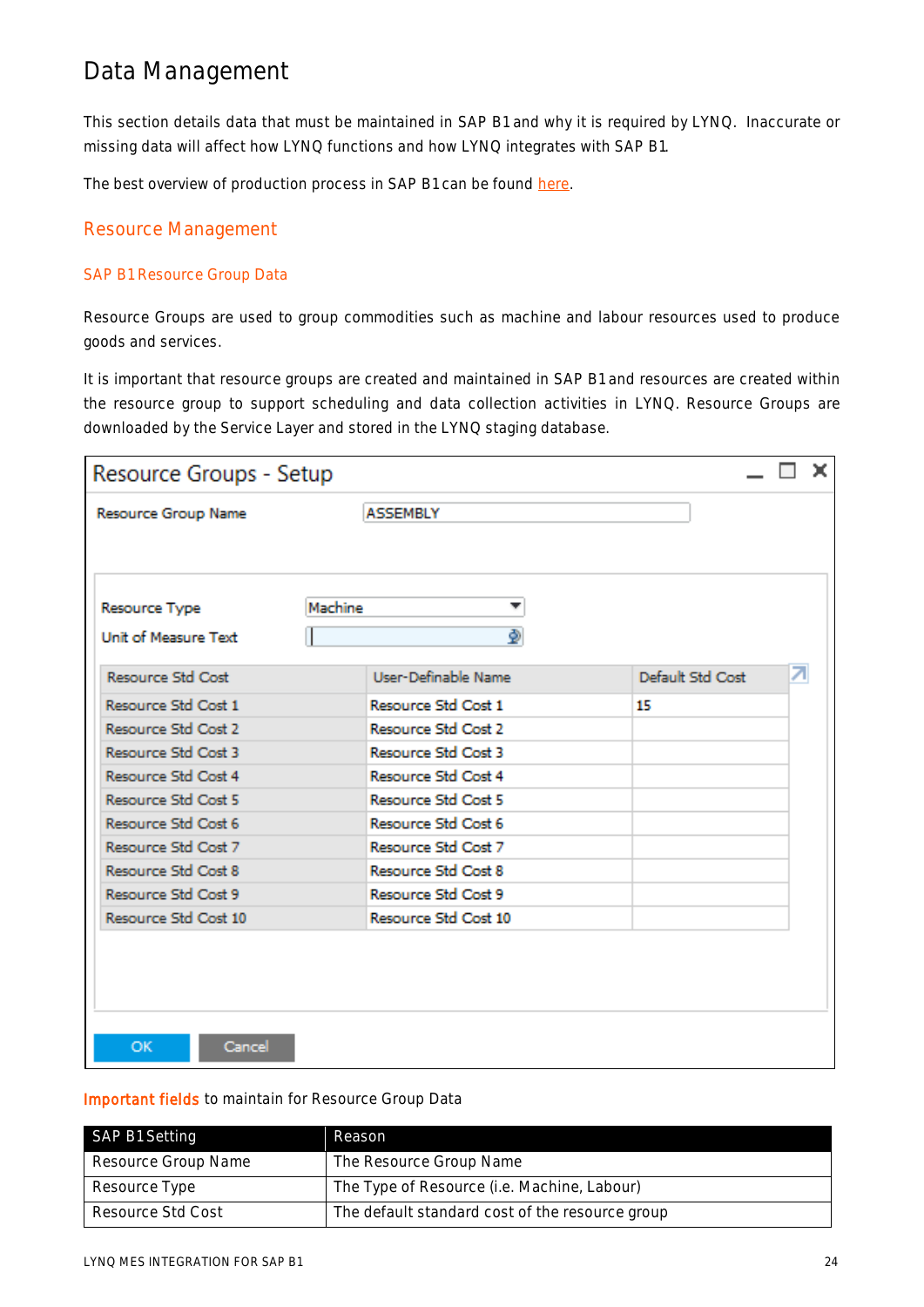#### SAP B1 Resource Master Data

LYNQ requires at least one resource to be created for every resource group. Resources are downloaded by the Service Layer and stored in the LYNQ staging database. Integration between SAP B1 resources and LYNQ machines involves a two stage of resource [import](https://support.lynqmes.com/en-us/knowledgebase/article/KA-01709) process:

- 1. LYNQ aps
	- To support machine extended properties for calendar and shift changes
	- To support planning and scheduling
- 2. LYNQ mom
	- To support extended properties for execution management and data collection

#### Note: You must import machines into LYNQ aps prior to importing into LYNQ mom.

| <b>Resource Master Data</b>                       |               |                                 |                     |                                |                    |                  |       | ⊪×<br>n |
|---------------------------------------------------|---------------|---------------------------------|---------------------|--------------------------------|--------------------|------------------|-------|---------|
| Resource No.                                      | Manual        | R300005                         |                     | Bar Code                       |                    |                  |       |         |
| Description                                       |               | Assembly Machine                |                     |                                |                    |                  |       |         |
| Foreign Name                                      |               |                                 |                     |                                |                    |                  |       |         |
| Resource Type                                     |               | Machine                         | ▼                   |                                |                    |                  |       |         |
| Resource Group                                    |               | Resources                       | ÷                   |                                |                    |                  |       |         |
| Unit of Measure Text                              |               |                                 |                     |                                |                    |                  |       |         |
| Time per Resource Units                           |               | 1:00:00                         |                     | Res. Units per Time Period     |                    | 1                |       |         |
|                                                   |               |                                 |                     |                                |                    |                  |       |         |
| General                                           | Capacity Data | Planning Data                   | <b>Fixed Assets</b> | <b>Properties</b>              | <b>Attachments</b> | <b>Remarks</b>   |       |         |
|                                                   |               |                                 |                     |                                |                    |                  |       |         |
| <b>Issue Method</b><br><b>Resource Allocation</b> |               | Backflush<br>▼<br>On Start Date | ٠                   | Resource Std Cost              |                    | Default Std Cost |       | ヵ       |
| Linked to Item                                    |               | Create Link                     |                     | Resource Std Cost 1            |                    |                  | 50.00 |         |
|                                                   |               |                                 |                     | Resource Std Cost 2            |                    |                  | 30.00 |         |
|                                                   |               |                                 |                     | Resource Std Cost 3            |                    |                  | 0.00  |         |
|                                                   |               |                                 |                     | Resource Std Cost 4            |                    |                  | 0.00  |         |
|                                                   |               |                                 |                     | Resource Std Cost 5            |                    |                  | 0.00  |         |
|                                                   |               |                                 |                     | Resource Std Cost 6            |                    |                  | 0.00  |         |
|                                                   |               |                                 |                     | Resource Std Cost 7            |                    |                  | 0.00  |         |
|                                                   |               |                                 |                     | Resource Std Cost 8            |                    |                  | 0.00  |         |
|                                                   |               |                                 |                     | Resource Std Cost 9            |                    |                  | 0.00  |         |
|                                                   |               |                                 |                     | Resource Std Cost 10           |                    | 圖                | lo.od |         |
|                                                   |               |                                 |                     | <b>Total Std Resource Cost</b> |                    |                  | 80.00 |         |
| (e) Active                                        |               | To                              |                     | <b>Remarks</b>                 |                    |                  |       |         |
| Inactive                                          | From          |                                 |                     |                                |                    |                  |       |         |
| Advanced                                          |               |                                 |                     |                                |                    |                  |       |         |
|                                                   |               |                                 |                     |                                |                    |                  |       |         |
|                                                   |               |                                 |                     |                                |                    |                  |       |         |
|                                                   |               |                                 |                     |                                |                    |                  |       |         |
| <b>OK</b>                                         | Cancel        |                                 |                     |                                |                    |                  |       |         |
|                                                   |               |                                 |                     |                                |                    |                  |       |         |

#### Important fields to maintain for Resource Master Data

| SAP B1 Setting             | Reason                                                              |
|----------------------------|---------------------------------------------------------------------|
| Resource Type              | Labour, Machine or Other                                            |
|                            | Determines how run time would be read by LYNQ aps                   |
| Time per resource units    | Time per Resource Units is a time field and can be set to anything  |
|                            | (i.e. seconds, minutes or hours)                                    |
|                            |                                                                     |
|                            | LYNQ is designed to work with hours as it's time unit of measure.   |
|                            | This field is used to define a ratio during labour and machine time |
|                            | postings.                                                           |
| Res. Units per Time Period | Must be set to a value (not blank)                                  |

Note: changing the Time Per Resource Unit field, the resources on all production orders will be updated.

LYNQ MES INTEGRATION FOR SAP B1 25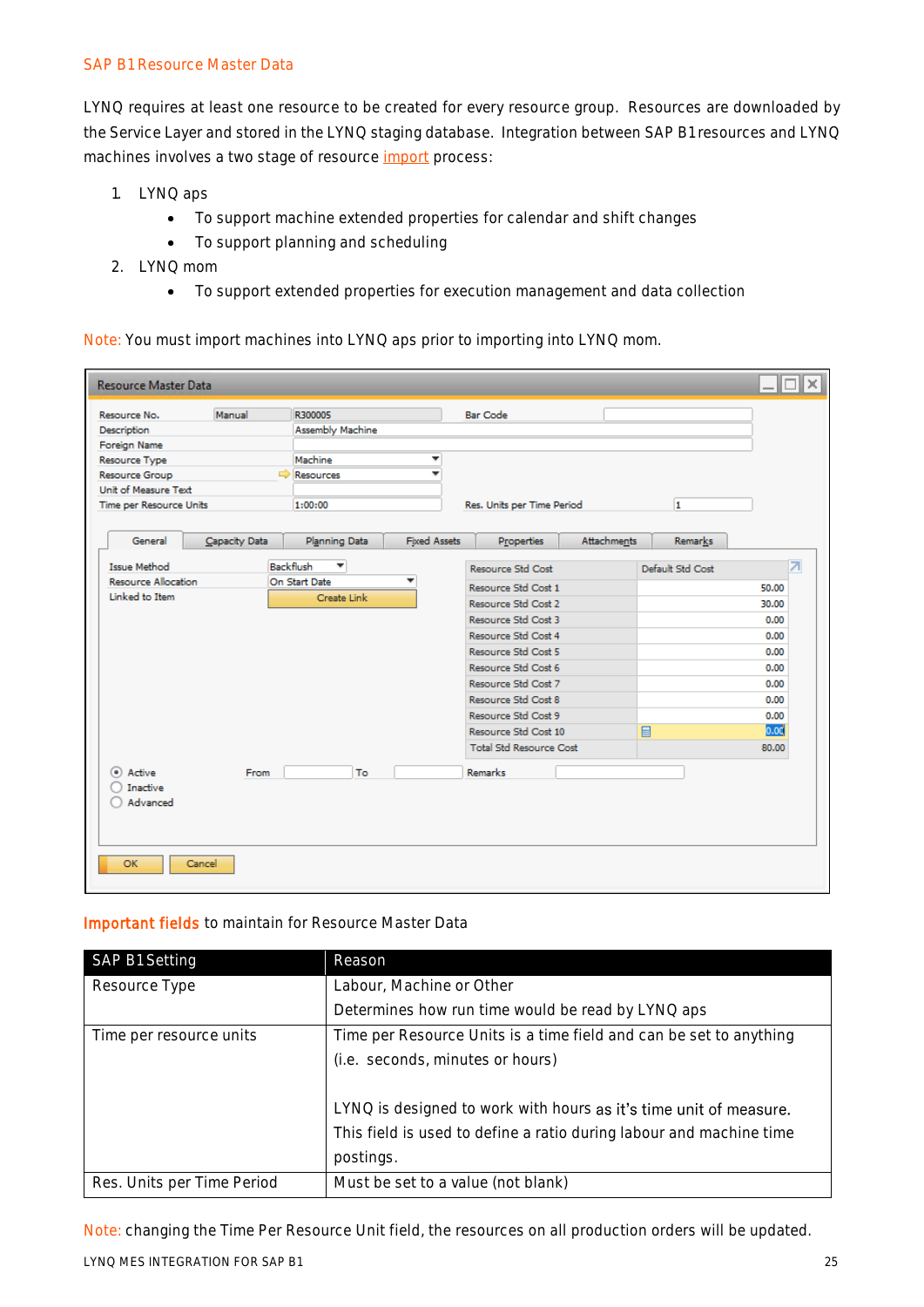Note: LYNQ does not utilise SAP B1 capacity data. You must setup [shifts](https://support.lynqmes.com/en-us/knowledgebase/article/KA-01602) for each machine in LYNQ aps, to define (finite) capacity.

#### LYNQ aps Shift Definition

| Default Shift<br>Default<br>Shift Name<br>Shift Description                                                                                                                                                                                                                   |  |
|-------------------------------------------------------------------------------------------------------------------------------------------------------------------------------------------------------------------------------------------------------------------------------|--|
| Please left-click anywhere on day calendar range and drag with mouse to create new shift change. Please press right-click on day rule to edit it.                                                                                                                             |  |
| Total: Wrk 0:00 - NWrk 24:00<br>Copy Shift Pattern<br>Shift Change Code:<br>Sunday                                                                                                                                                                                            |  |
| 08<br>07<br>09<br>17<br>20<br>02<br>05 <sub>1</sub><br>06<br>12<br>13<br>16<br>18<br>19<br>21<br>$22 \mid 23$<br>00<br>01<br>03<br>04<br>10 <sub>1</sub><br>11<br>15<br>14 <sub>1</sub><br>StdNonWorking 12:00 AM - 12:00 AM                                                  |  |
| Total: Wrk 9:00 - NWrk 15:00<br>Copy Shift Pattern<br>Shift Change Code:<br>Monday                                                                                                                                                                                            |  |
| 08<br>01<br>02<br>03<br>04<br>05 <sub>1</sub><br>06<br>07<br>09<br>17<br>18<br>19<br>20<br>21<br>$22 \mid 23$<br>00<br>10<br>12<br>13<br>14<br>16<br>11<br>15<br>StdWorking 8:00 AlstdL StdWorking 1:00 PM - 6 StdNonWorking 6:00 PM - 12<br>StdNonWorking 12:00 AM - 8:00 AM |  |

### SAP B1 Secondary Constraints

SAP B1 supports secondary constraints (tools) definition per operation. See operation secondary constraint section for additional details.

#### SAP B1 Employee Data

SAP B1 supports manufacturing employee definition as part of its core WIP module. SAP B1 employee can be [imported](https://support.lynqmes.com/en-us/knowledgebase/article/KA-01709) from SAP B1 using the Seat Maintenance screen in LYNQ. Once imported, employees are extended with execution management and data collection properties. It is also possible to manually create employees in LYNQ. This may be used in cases where you do not want to maintain temporary employees in SAP B1. However, to post transactions from LYNQ to SAP B1, a SAP B1 employee code must be set against the employee seat in LYNQ.

|            | HOME   PLANNING                                                                | <b>WORKFORCE</b>      | <b>FACTORY</b> |                 |                 |           |                                 |  |  |  |
|------------|--------------------------------------------------------------------------------|-----------------------|----------------|-----------------|-----------------|-----------|---------------------------------|--|--|--|
|            | Seat Maintenance                                                               |                       |                |                 |                 |           |                                 |  |  |  |
|            | <b>SEATS</b><br><b>RIGHTS</b><br><b>ROLES</b><br><b>GROUPS</b><br><b>CREWS</b> |                       |                |                 |                 |           |                                 |  |  |  |
|            | Named resources                                                                | 28/200                |                |                 | <b>Users</b>    | Employees | Equipment                       |  |  |  |
| <b>NEW</b> |                                                                                | EDIT<br><b>DELETE</b> | <b>IMPORT</b>  | <b>ACTIVATE</b> | <b>DEACTIVA</b> |           | <b>EXPORT</b><br><b>FILTERS</b> |  |  |  |
| $\equiv$   | Category                                                                       | Name                  | Workbench ID   | Source          | Seat type       | Active?   | Licensed?                       |  |  |  |
|            |                                                                                | ۴                     | ۴              | ۴               | ۴               | Ÿ         | Ÿ                               |  |  |  |
| $\Box$     | Employee                                                                       | <b>Bill Levine</b>    | 5              | ERP             | Manual          | Active    | Named resource                  |  |  |  |
| $\Box$     | Employee                                                                       | <b>Fred Buyer</b>     | 8              | ERP             | Manual          | Active    | Named resource                  |  |  |  |
| $\Box$     | Employee                                                                       | George Keeng          | 1              | <b>ERP</b>      | Manual          | Active    | Named resource                  |  |  |  |
| $\Box$     | Employee                                                                       | James Chan            | 6              | ERP             | Manual          | Active    | Named resource                  |  |  |  |
| $\Box$     | Employee                                                                       | <b>Julie Bowens</b>   | 7              | ERP             | Manual          | Active    | Named resource                  |  |  |  |
| $\Box$     | Employee                                                                       | <b>Kate Milton</b>    | 4              | ERP             | Manual          | Active    | Named resource                  |  |  |  |
| $\Box$     | Employee                                                                       | Michael Jackson       | 13             | ERP             | Manual          | Active    | Named resource                  |  |  |  |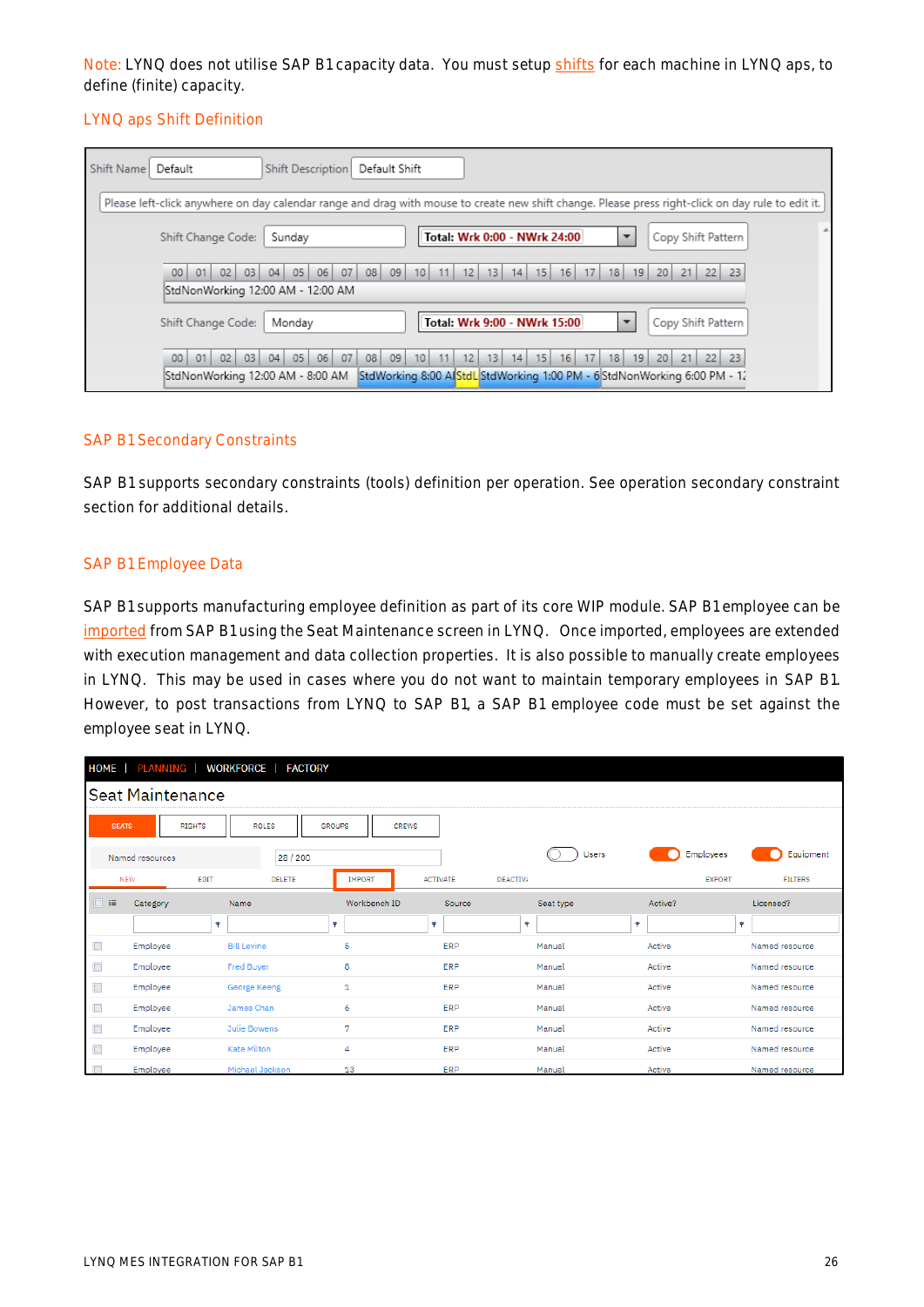| <b>First Name</b>                                                                    | George              |                |              | Employee No.         | $\mathbf{1}$ |                |             |
|--------------------------------------------------------------------------------------|---------------------|----------------|--------------|----------------------|--------------|----------------|-------------|
| Middle Name                                                                          |                     |                |              | Ext. Employee No.    |              |                |             |
| Last Name                                                                            | Keeng               |                |              | Active Employee      |              |                |             |
|                                                                                      |                     |                |              |                      |              |                |             |
| Job Title                                                                            | WH manager          |                |              |                      |              |                |             |
| <b>Position</b>                                                                      |                     | ۳              | Office Phone |                      |              |                |             |
| Department                                                                           | Purchase            | ┯              | Ext.         |                      |              |                |             |
| <b>Branch</b>                                                                        |                     | ٠              |              | Mobile Phone         |              |                |             |
| Manager                                                                              |                     |                | Pager        |                      |              |                |             |
| User Code                                                                            | George              | ÷              | Home Phone   |                      |              |                |             |
| Sales Employee                                                                       | → - No Sales Employ |                | Fax          |                      |              |                |             |
| Cost Center                                                                          |                     |                | E-Mail       |                      |              |                | íà          |
|                                                                                      |                     |                |              | <b>Linked Vendor</b> |              |                |             |
| Address                                                                              | Membership          | Administration |              | Personal             | Finance      | <b>Remarks</b> | Attachments |
| <b>Work Address</b>                                                                  |                     |                |              | <b>Home Address</b>  |              |                |             |
| <b>Street</b>                                                                        |                     |                |              | <b>Street</b>        |              |                |             |
| Street No.                                                                           |                     |                |              | Street No.           |              |                |             |
| <b>Block</b>                                                                         |                     |                |              | <b>Block</b>         |              |                |             |
| Building/Floor/Room                                                                  |                     |                |              | Building/Floor/Room  |              |                |             |
| Zip Code                                                                             |                     |                |              | Zip Code             |              |                |             |
| City                                                                                 |                     |                |              | City                 |              |                |             |
| County                                                                               |                     |                |              | County               |              |                |             |
| <b>State</b>                                                                         |                     |                | ۰            | State                |              |                |             |
| Country                                                                              |                     |                |              | Country              |              |                |             |
| Personal Data Protection<br>Natural Person<br>None<br><b>Status</b><br>OK.<br>Cancel |                     |                |              |                      |              |                |             |
|                                                                                      |                     |                |              |                      |              |                |             |

### Important fields to maintain for Employee data

| SAP B1 Setting  | Reason                                                       |
|-----------------|--------------------------------------------------------------|
| Employee No.    | The employee code used throughout LYNQ                       |
| First/Last Name | The employee name is used for informational purposes in LYNQ |

#### SAP B1 Capacity Definition Data

LYNQ is not utilising SAP B1 capacity definition.

Machine capacity is driven by the LYNQ aps capacity definition and includes:

- Calendars
- Default calendar resource quantity
- Shift changes
- Production schedule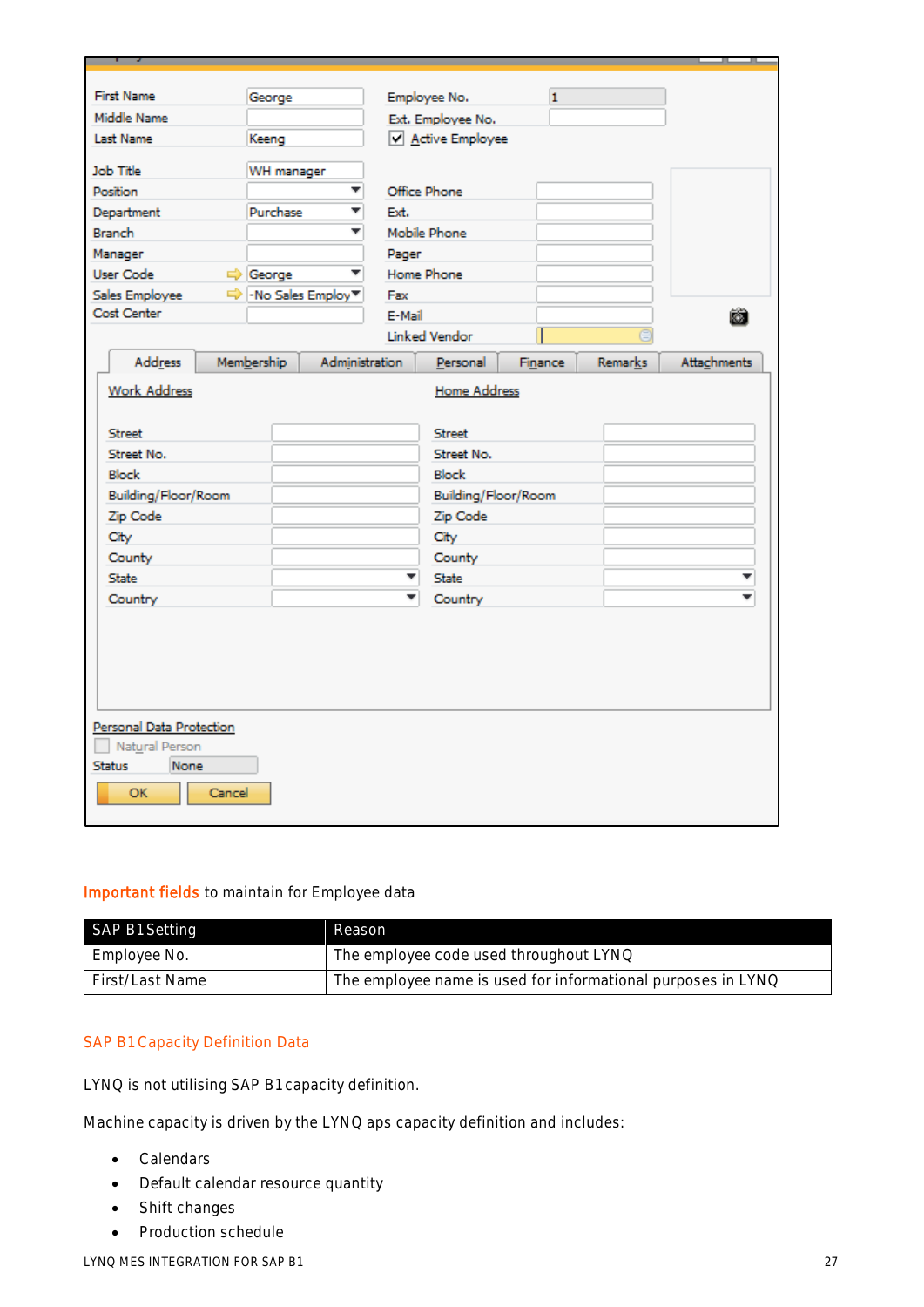### Definition Management

### SAP B1 Production Order Data

Manufacturing demand is presented as a single production job record, producing a definitive product (no multiple products per order). The order structure consists of a list of operations and a list of components (materials). The order quantity is defined as a gross or net quantity to produce. Gross quantity factors in potential operational or order scrap probability. SAP B1 does not support job batching or job split functionality.

Job definition data is used extensively in detailed scheduling, dispatching, execution management, data collection, tracking and performance analysis.

New or updated jobs will appear or be updated in LYNQ when the data is refreshed or re-cached. Refer to the 'Inbound and Outbound Integration' section for technical information.

| Type                                    |                                    |                                              | Standard             |                                   |                              |                              | No.                                                 | Primary           | $\mathbf{1}$ |               |  |
|-----------------------------------------|------------------------------------|----------------------------------------------|----------------------|-----------------------------------|------------------------------|------------------------------|-----------------------------------------------------|-------------------|--------------|---------------|--|
| <b>Status</b>                           |                                    |                                              | Closed               |                                   |                              |                              |                                                     | <b>Order Date</b> |              | 10.01.06      |  |
|                                         | Product No.                        |                                              | $\Rightarrow$ P10001 |                                   |                              |                              | Start Date                                          |                   |              | 10.01.06      |  |
|                                         | Product Description                |                                              |                      | PC - P4 2.4G, DDR 512M, 400G HD   |                              |                              | Due Date                                            |                   |              | 15.01.06      |  |
|                                         | Planned Quantity<br>20<br>UoM Name |                                              |                      | User                              |                              |                              |                                                     | Jayson Butler     |              |               |  |
|                                         | Warehouse                          | $\Rightarrow$ 01                             |                      |                                   |                              | Origin                       |                                                     |                   |              | Manual        |  |
| Priority                                |                                    |                                              | 100                  |                                   |                              |                              |                                                     | Sales Order       |              |               |  |
|                                         | Routing Date Calculation           |                                              | On Start Date        | Update Now                        |                              |                              | Customer                                            |                   |              |               |  |
| Distr. Rule                             |                                    |                                              |                      |                                   |                              |                              |                                                     |                   |              |               |  |
|                                         |                                    |                                              |                      |                                   |                              |                              | Project                                             |                   |              |               |  |
|                                         | Components                         | Summary                                      |                      |                                   |                              |                              |                                                     |                   |              |               |  |
|                                         |                                    |                                              |                      |                                   |                              |                              |                                                     |                   |              |               |  |
|                                         | Type                               | No.                                          |                      | Description                       | Base Oty                     | <b>Base Ratio</b>            | Additional Qty   Planned Qty   Issued   Available 7 |                   |              |               |  |
|                                         | <b>Item</b>                        | $\Rightarrow$ C00001                         |                      | Motherboard P4 Turbo              | $\mathbf{1}$                 | $\mathbf{1}$                 |                                                     | 20                | 20           | 6             |  |
|                                         | <b>Item</b>                        | $\Rightarrow$ C00003                         |                      | Ouadcore P4 2.4 GhZ               | $\mathbf{1}$                 | $\mathbf{1}$                 |                                                     | 20                | 20           | 2             |  |
|                                         | <b>Item</b>                        | $\Rightarrow$ C00004                         |                      | Tower Case with Power supply      | $\mathbf{1}$                 | $\mathbf{1}$                 |                                                     | 20                | 20           | з             |  |
|                                         | <b>Item</b>                        | $\Rightarrow$ C00005                         |                      | <b>WLAN Card</b>                  | $\mathbf{1}$                 | $\mathbf{1}$                 |                                                     | 20                | 20           | 2             |  |
| #<br>1<br>$\overline{2}$<br>з<br>4<br>5 | <b>Item</b>                        | $\Rightarrow$ C00006                         |                      | Network Card10/100                | $\mathbf{1}$                 | $\mathbf{1}$                 |                                                     | 20                | 20           | 1             |  |
| 6                                       | <b>Item</b>                        | $\Rightarrow$ C00007                         |                      | Hard Disk Seagate 400 GB          | $\mathbf{1}$                 | 1                            |                                                     | 20                | 20           |               |  |
| $\overline{7}$                          | <b>Item</b>                        | $\Rightarrow$ C00008                         |                      | Monitor 19' TFT                   | $\mathbf{1}$                 | $\mathbf{1}$                 |                                                     | 20                | 20           | $\frac{2}{2}$ |  |
| 8<br>9                                  | <b>Item</b><br>Item                | $\Rightarrow$ C00009<br>$\Rightarrow$ C00010 |                      | Keyboard Comfort USB<br>Mouse USB | $\mathbf{1}$<br>$\mathbf{1}$ | $\mathbf{1}$<br>$\mathbf{1}$ |                                                     | 20<br>20          | 20<br>20     | 2<br>я        |  |

### Important fields to maintain for Production Order data

| SAP B1 Setting          | Reason                                                              |  |  |  |  |
|-------------------------|---------------------------------------------------------------------|--|--|--|--|
| Product No.             | LYNQ supports both stocked and non-stocked items                    |  |  |  |  |
| Description             | Read into LYNQ for informational or filtering purposes              |  |  |  |  |
| Warehouse               | Specific warehouse to be used for LYNQ Job Receipts                 |  |  |  |  |
| Customer/Sales Order    | Read into LYNQ for informational or filtering purposes              |  |  |  |  |
| <b>Planned Quantity</b> | A positive quantity of the stock item that is required to be made   |  |  |  |  |
| <b>Start Date</b>       | The default scheduled start date until scheduled in LYNQ            |  |  |  |  |
| End Date                | Used to determine the optimal scheduling start date when scheduling |  |  |  |  |
|                         | backwards. Read into LYNQ for information purposes and filtering    |  |  |  |  |
|                         | purposes.                                                           |  |  |  |  |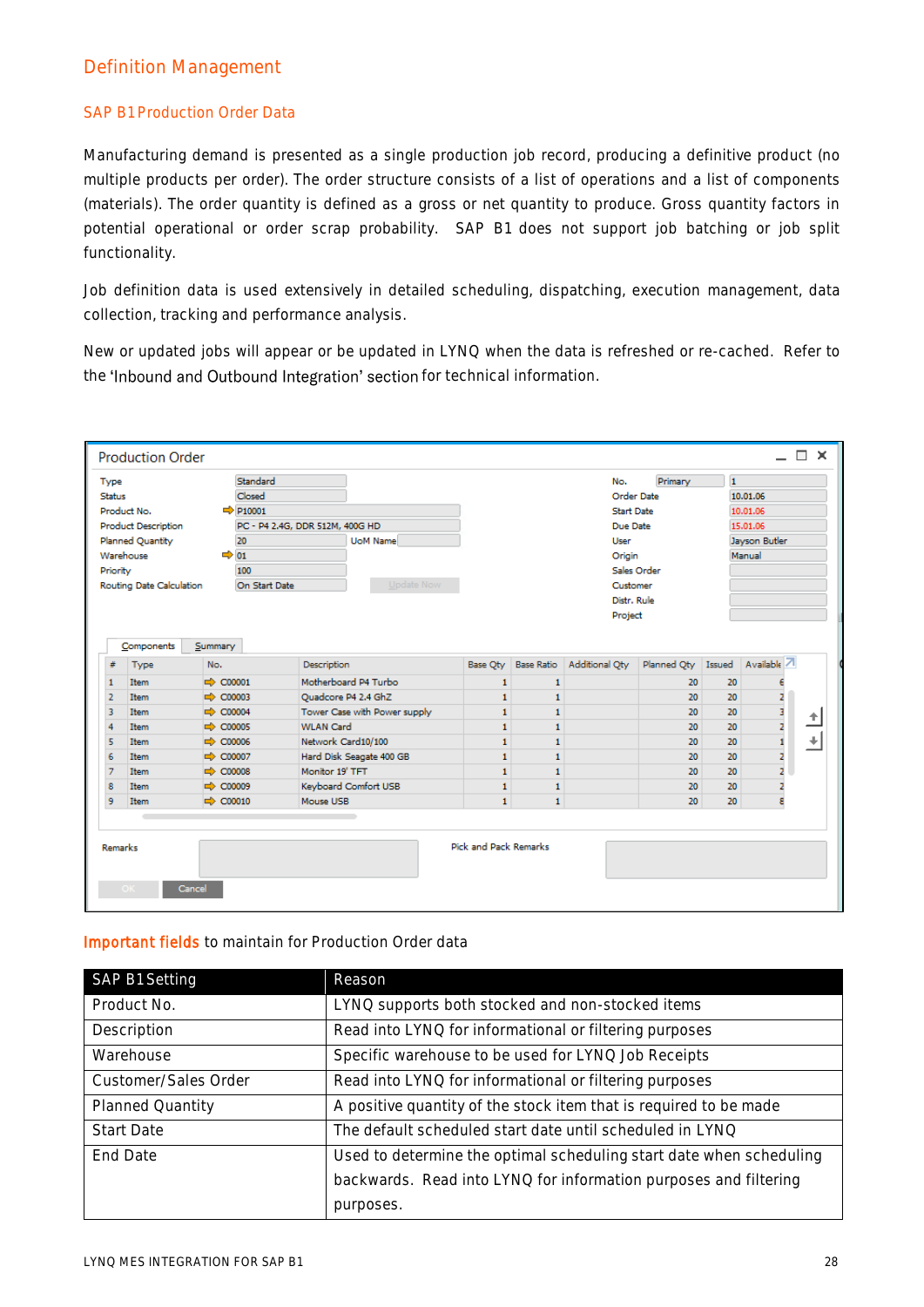#### Job Status

SAP B1 Jobs progress through a defined workflow of statuses:

- Planned
- Released
- Cancelled
- Complete
- Closed
- On hold

LYNQ supports all listed statuses. Note: for the purpose of performance, LYNQ operates with jobs that are closed no longer than 30 days ago (limitation on the SQL view level).

#### Parent & Sub Jobs

If defined and mapped as a User Defined Field, LYNQ understands the relation between parent and sub jobs and will automatically show the relationship in LYNQ.

Note: from version 10.00.140 and above of SAP B1, there is an ability to link production orders using the header dialog screen. LYNQ checks for the linked definition in SAP B1 first but will show the User Defined Field value for versions prior to 10.00.140.

#### Co-Products

SAP B1 supports co-products definition. Co-products are defined as negative BOM components. LYNQ supports issuing of negative co-products (receipt into stock) as part of Material Data Collection.

#### Scrap Reasons

SAP B1 does not support scrap reason codes.

#### SAP B1 Bill of Material Data

LYNQ reads the operation details from the production job in SAP B1 and not directly from the Bill of Material. When a production job is entered in SAP B1, the relevant operations are copied to the job based on the route stages defined in the Bill of Material. Users may amend the operation details for any particular job and refresh data in LYNQ to reference the latest operation details.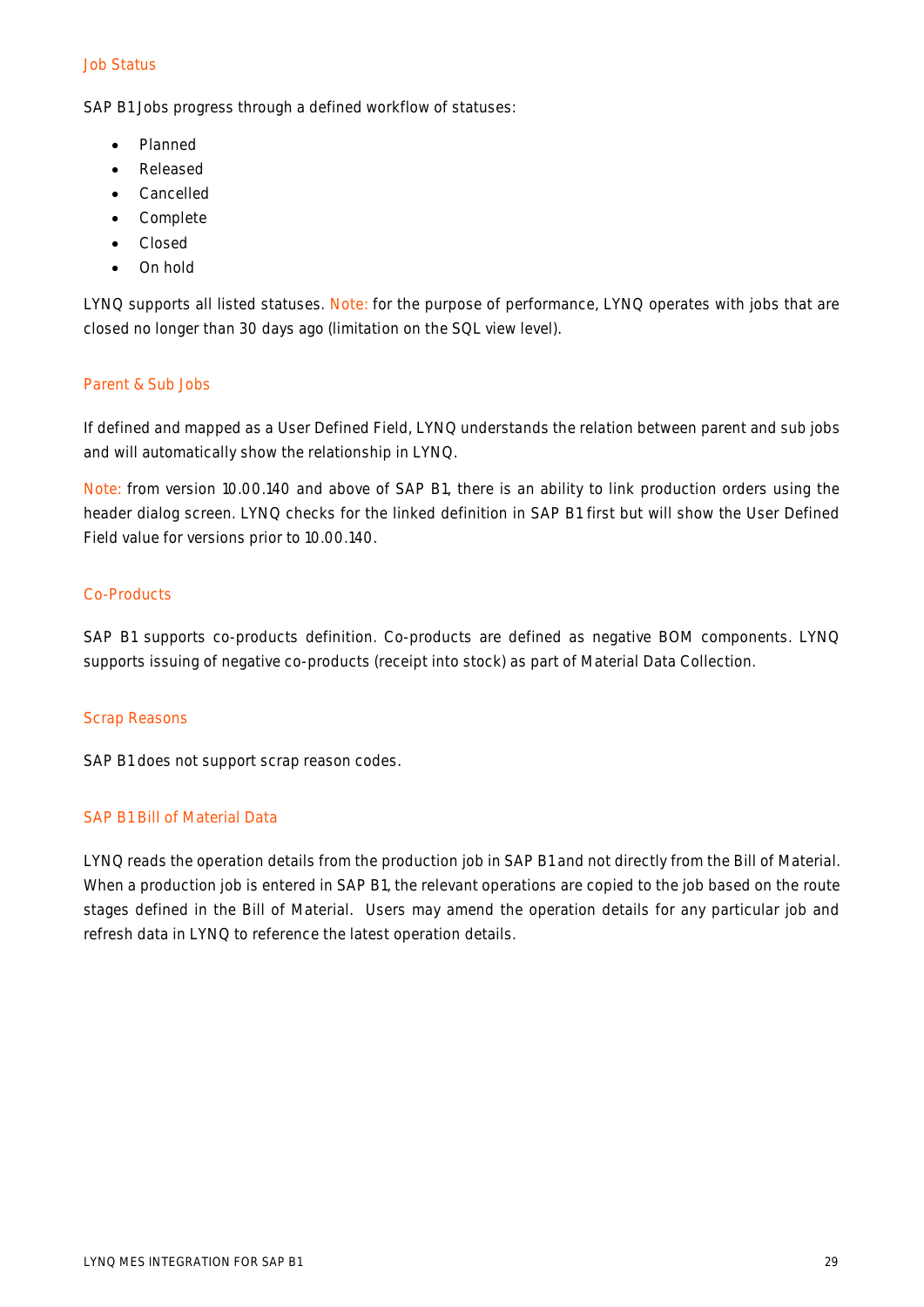|                | <b>Bill of Materials</b>                                        |                                                            |                                       |              |       |                  |                      |                        | –∥⊡∥×∣      |
|----------------|-----------------------------------------------------------------|------------------------------------------------------------|---------------------------------------|--------------|-------|------------------|----------------------|------------------------|-------------|
|                | Product No.                                                     | $\Rightarrow$ P10001                                       | X Quantity 1                          |              |       |                  | Warehouse            | $\Rightarrow$ 01       | ٠           |
|                | <b>Product Description</b>                                      |                                                            | PC - P4 2.4G, DDR 512M, 400G HD       |              |       |                  | <b>Price List</b>    | <b>Base Price</b>      |             |
|                | <b>BOM Type</b>                                                 |                                                            | Production                            |              |       |                  | Distr. Rule          |                        |             |
|                | <b>Production Std Cost</b>                                      |                                                            |                                       |              |       |                  | Project              |                        |             |
|                | Planned Average Production Size                                 |                                                            | 1.00                                  |              |       |                  |                      |                        |             |
|                |                                                                 |                                                            |                                       |              |       |                  |                      |                        |             |
| #              | Type                                                            | No.                                                        | Description                           | Quantity     |       | UoM  Warehouse   | <b>Issue Method</b>  | Price List             |             |
| $\mathbf{1}$   | Route Stage $\overline{\phantom{a}}$ $\overline{\phantom{a}}$ 1 |                                                            | <b>Assembly</b>                       |              |       |                  |                      |                        |             |
| $\overline{2}$ | Resource                                                        | $\overline{\phantom{a}}$ R300005                           | Assembly Machine                      | 1            |       | $\Rightarrow$ 01 | <b>Backflush</b>     | ٠                      | ♠           |
| 3              | Item                                                            | C00001<br>▼⇒                                               | Motherboard P4 Turbo                  | $\mathbf{1}$ |       | $\Rightarrow$ 01 | <b>Backflush</b>     | <b>Base Price</b>      |             |
| 4              | Item                                                            | $\overline{\phantom{a}}$ $\Rightarrow$ C00003              | Ouadcore P4 2.4 GhZ                   | 1            |       | $\Rightarrow$ 01 | <b>Backflush</b>     | <b>Base Price</b><br>▼ | ۰           |
| 5              | <b>Item</b>                                                     | $\overline{\phantom{a}}$ = C00004                          | Tower Case with Power supply          | 1            |       | $\Rightarrow$ 01 | <b>Backflush</b>     | <b>Base Price</b><br>▼ |             |
| 6              | Item                                                            | $\overline{\phantom{a}}$ = $\overline{\phantom{a}}$ C00005 | <b>WLAN Card</b>                      | $\mathbf{1}$ |       | $\Rightarrow$ 01 | <b>Backflush</b>     | <b>Base Price</b><br>▼ |             |
| $\overline{z}$ | <b>Route Stage</b>                                              | $\overline{\phantom{0}}$ $\Rightarrow$ 2                   | packing                               |              |       |                  |                      |                        |             |
| 8              | Item                                                            | $\overline{\phantom{a}}$ = $\overline{\phantom{a}}$ C00006 | Network Card10/100                    | 1            |       | $\Rightarrow$ 01 | <b>Backflush</b>     | <b>Ease Price</b>      |             |
| ۰              | Item                                                            | $\overline{\phantom{a}}$ = C00007                          | Hard Disk Seagate 400 GB              | $\mathbf{1}$ |       | $\Rightarrow$ 01 | <b>Rackflush</b>     | ▼<br><b>Base Price</b> |             |
| 10             | <b>Item</b>                                                     | $\overline{\phantom{a}}$ = $\overline{\phantom{a}}$ C00008 | Monitor 19' TFT                       | $\mathbf{1}$ |       | $\Rightarrow$ 01 | <b>Backflush</b>     | ۰<br><b>Base Price</b> |             |
| 11             | Item                                                            | $\overline{\phantom{a}}$ = $\overline{\phantom{a}}$ C00009 | Keyboard Comfort USB                  | $\mathbf{1}$ |       | $\Rightarrow$ 01 | <b>Backflush</b>     | <b>Base Price</b>      |             |
| 12             | Item                                                            | $\overline{\phantom{a}}$ = $\overline{\phantom{a}}$ C00010 | Mouse USB                             |              | 1 Eac | $\Rightarrow$ 01 | <b>Backflush</b>     | <b>Base Price</b><br>۰ |             |
| 13             | Item                                                            | $\overline{\phantom{a}}$ $\Rightarrow$ C00011              | Memory DDR RAM 512 MB                 |              | 1 Eac | $\Rightarrow$ 01 | <b>Backflush</b>     | <b>Base Price</b><br>▼ |             |
| 14             | Item                                                            | $\blacktriangledown$ $\Longrightarrow$ L10001              | Labour                                | 4            |       | $\Rightarrow$ 01 | <b>Backflush</b>     | * Base Price           |             |
| 15             | Text                                                            | ٠                                                          | ybygggygyu                            |              |       |                  |                      |                        |             |
|                | 16 Item                                                         | ٠                                                          | $\bigcirc$                            |              |       |                  |                      | <b>T</b> Base Price    |             |
|                |                                                                 |                                                            |                                       |              |       |                  |                      |                        |             |
|                |                                                                 |                                                            |                                       |              |       |                  |                      |                        |             |
|                |                                                                 |                                                            |                                       |              |       |                  |                      |                        |             |
|                | $\blacktriangleleft$                                            |                                                            | $\frac{1}{2} \frac{1}{2} \frac{1}{2}$ |              |       |                  |                      |                        | $\mathbf b$ |
|                |                                                                 |                                                            |                                       |              |       |                  |                      |                        |             |
|                |                                                                 |                                                            |                                       |              |       |                  | <b>Product Price</b> |                        | GBP 730.00  |
|                | OK                                                              | Cancel                                                     |                                       |              |       |                  |                      |                        |             |

Note: due to the functional limitations of SAP B1, these features are not supported in LYNQ aps:

- Multiple constraints planning
- Queue Time
- Setup Time (Supported by User Defined Field)
- Move Time (Supported by User Defined Field)
- Teardown Time (Supported by User Defined Field)
- Subcontract Operations
- Parallel operations planning (Supported by User Defined Fields)

It is mandatory to have a route stage specified on the bill of material, for LYNQ to function. Route stages provide a description of the production process and potential wait time. The resource determines run time for the route. In order to plan the route accordingly, both should be provided.

Currently LYNQ supports only one resource per route stage of type labour and machine. In the event of having both, machine takes priority. If a route stage includes more than 1 resource of the same type, the first resource listed in the bill of material is read for scheduling purposes.

#### Important fields to maintain for Bill of Material data

| SAP B1 Setting      | Reason                                                              |
|---------------------|---------------------------------------------------------------------|
| <b>BOM Type</b>     | Production                                                          |
| Type                | Route Stage, Resource, Item lines are used to define the production |
|                     | process in LYNQ                                                     |
| No.                 | Route Stage No, Resource No or Item No                              |
| Quantity            | Quantity or Resource or Item                                        |
| Warehouse           | Warehouse for the Item                                              |
| <b>Issue Method</b> | Manual or Backflush                                                 |
| <b>Waiting Days</b> | No of Waiting Days                                                  |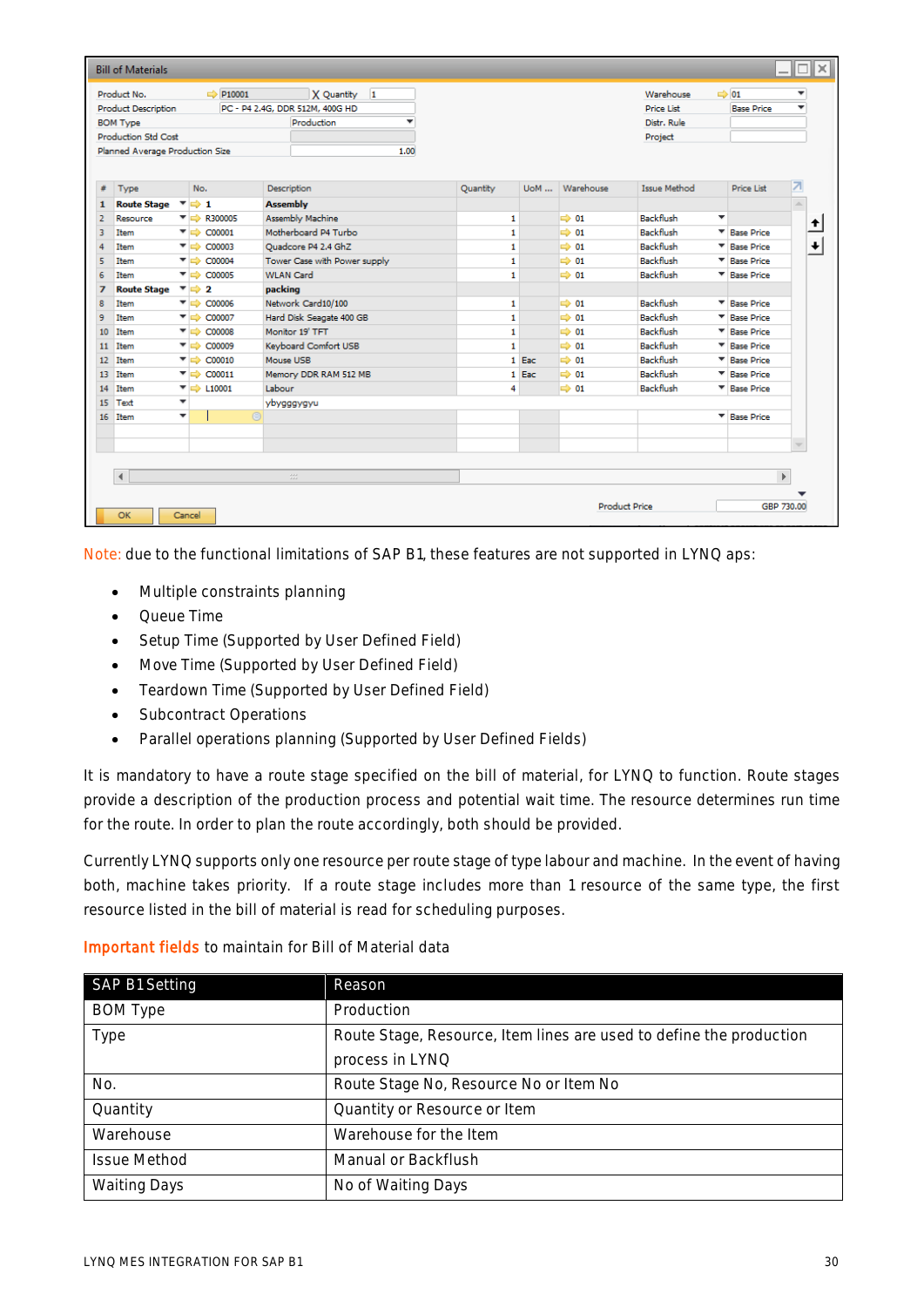#### SAP B1 Stock Code Data

LYNQ observes the maximum number of decimals field value in LYNQ api, when posting material issue and other quantity transactions from LYNQ to SAP B1. Note: ensure that the number of decimals you set in LYNQ api is sufficiently large enough to meet the maximum number of decimals set against the stock codes. Refer to the 'Outbound LYNQ api settings' section for further information.

### Stock Code Traceability

SAP B1 offers three options for stock code traceability. All methods are supported in LYNQ.

- None: No tracking of the batch or serial numbers will be performed
- Serial Numbers: Tracking will be performed by serial number
- Batch Number: Tracking will be performed by batch number

If any of two last methods are chosen you must enter a valid serial or batch number using material issues and or job receipts in LYNQ.

#### SAP B1 Projects

SAP B1 supports 'multiple to one' jobs to project relation. LYNQ understands this relation.

#### SAP B1 Non-Productive Codes

SAP B1 does not support Non-Productive Codes.

#### SAP B1 Other Data

LYNQ downloads Sales & Purchase Data to determine the material availability of a stock code. This data is used during the calculate material function in LYNQ aps.